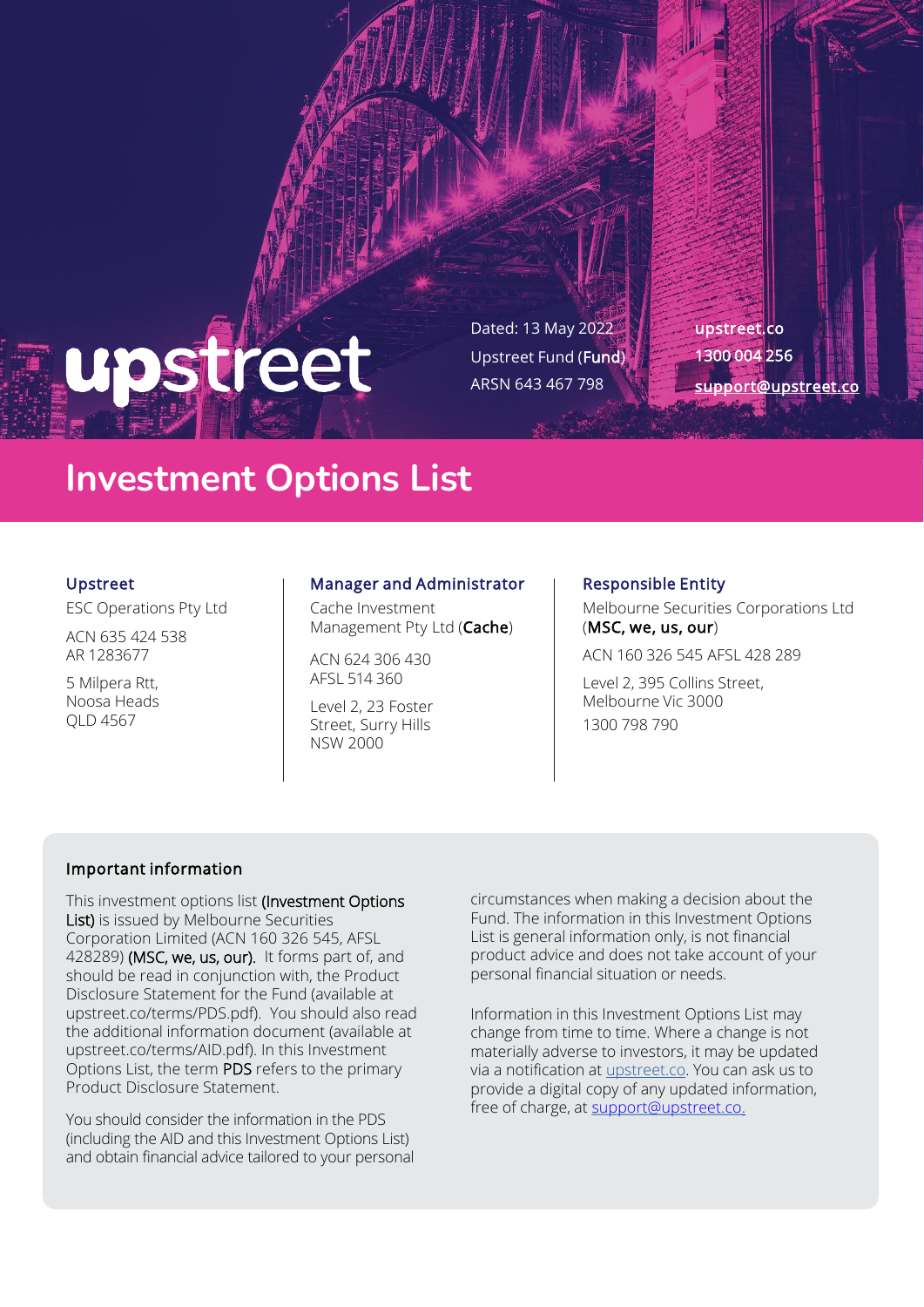#### Upstreet Fund – Investment Options

|                                            | Product information - Investment Options (other than the AUD Cash Investment Option)                                                                                                                                                                                                                                                                               |
|--------------------------------------------|--------------------------------------------------------------------------------------------------------------------------------------------------------------------------------------------------------------------------------------------------------------------------------------------------------------------------------------------------------------------|
| Product summary                            | Each Investment Option (other than AUD Cash) is a single-security portfolio that<br>invests in a particular underlying security.                                                                                                                                                                                                                                   |
|                                            | See the underlying security for each Investment Option (other than AUD Cash) below.                                                                                                                                                                                                                                                                                |
| Investment return<br>objective             | To provide an investment return that generally reflects the return of the relevant underlying<br>security (less costs and cash drag).                                                                                                                                                                                                                              |
|                                            | See the relevant underlying security for each Investment Option in the table below.                                                                                                                                                                                                                                                                                |
| Investor profile                           | For customers of a Partner who would like to participate under a Reward Offer.                                                                                                                                                                                                                                                                                     |
| Investment strategy                        | Direct holdings of the underlying security along with some cash for liquidity<br>purposes. Currency risk (if applicable) is not hedged.<br>See the underlying security for each Investment Option below.                                                                                                                                                           |
|                                            |                                                                                                                                                                                                                                                                                                                                                                    |
| Minimum suggested<br>investment time frame | Cash Investment Option: Less than 1 year                                                                                                                                                                                                                                                                                                                           |
|                                            | All other Investment Options: Over 7 years                                                                                                                                                                                                                                                                                                                         |
| <b>Risk Level</b>                          | Cash Investment Option: Low risk                                                                                                                                                                                                                                                                                                                                   |
|                                            | All other Investment Options (other than AUD Cash): High risk                                                                                                                                                                                                                                                                                                      |
| <b>Product information - AUD Cash</b>      |                                                                                                                                                                                                                                                                                                                                                                    |
| Product summary                            | The AUD Cash Investment Option will hold AUD cash in an AUD-denominated bank<br>account.                                                                                                                                                                                                                                                                           |
| Investment return<br>objective             | To achieve a return similar to the volume-weighted average interbank overnight<br>interest rate on a per annum basis on unsecured borrowing and lending transactions<br>between cash market participants settled within the Reserve Bank Information and<br>Transfer System and published on market data services and on the Reserve Bank of<br>Australia website. |
| Investor profile                           | For investors with a low risk tolerance seeking to preserve capital or to temporarily<br>hold their investment capital prior to investing it into other Investment Options.                                                                                                                                                                                        |
| Investment strategy                        | Preserve capital by depositing cash in an AUD-denominated bank account or similar.                                                                                                                                                                                                                                                                                 |
| Minimum suggested                          | No minimum investment time frame.                                                                                                                                                                                                                                                                                                                                  |

Risk Level Low risk

investment time frame

This document describes the Investment Options that we may make available to investors from time to time. Investors will not necessarily have access to all of these Investment Options at all times. We may make available additional Investment Options in the future. To see which Investment Options are currently available for investment, please see the Upstreet App. The Upstreet App is not incorporated by reference into, and otherwise does not form part of, this document or the PDS.

This document does not set out the Partners or Rewards Offers that are currently available. An up-to-date list of Partners, and the terms of their current Rewards Offers, are available at [www.upstreet.co.](http://www.upstreet.co./) 

Upstreet | Investment Options List 2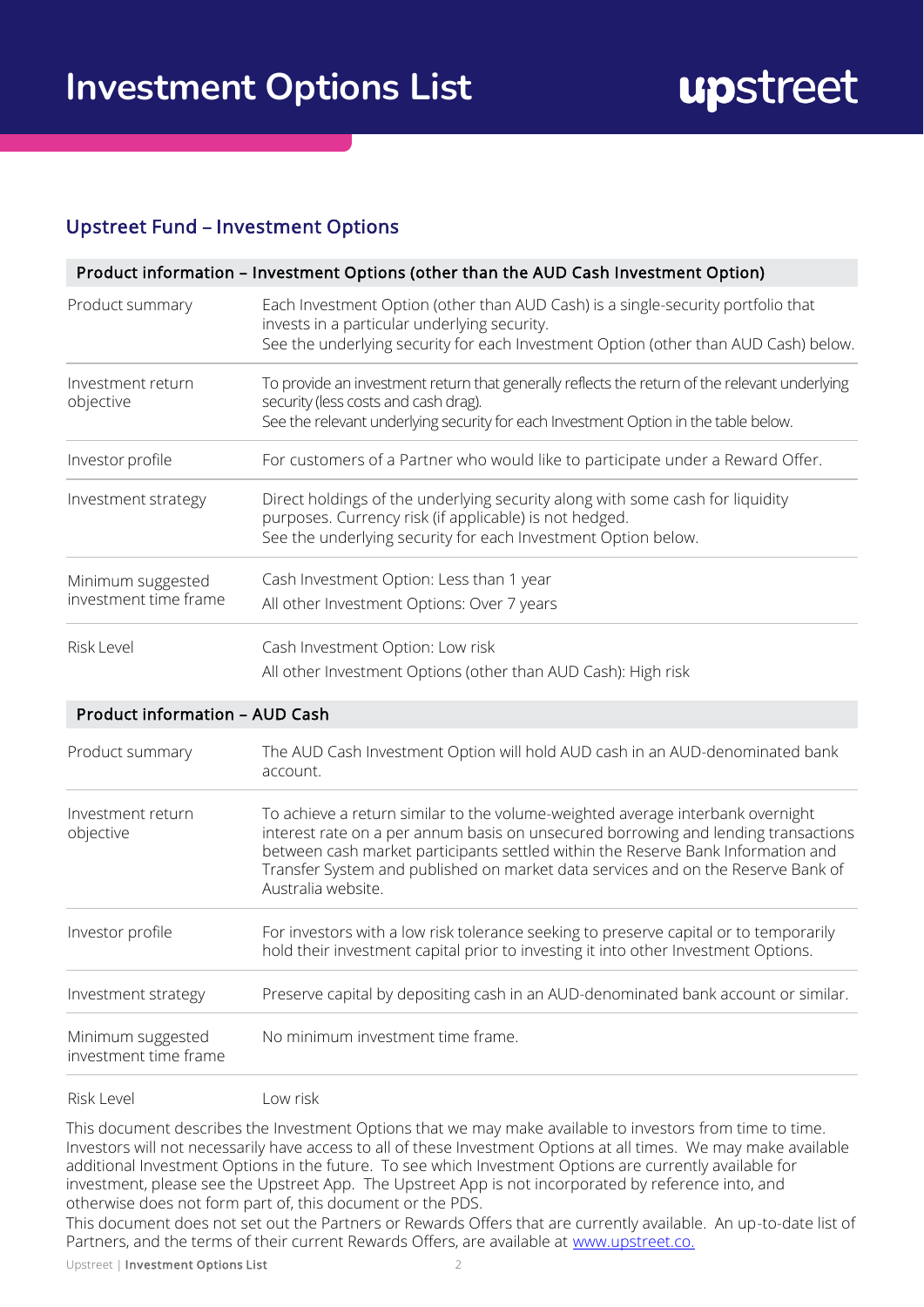# upstreet

| <b>Investment Option</b> | Underlying security                             | <b>Australian equities</b> | International<br>equities | Cash or cash<br>equivalents<br>(Australian or US<br>Dollars) |
|--------------------------|-------------------------------------------------|----------------------------|---------------------------|--------------------------------------------------------------|
| Adairs                   | <b>Adairs Ltd</b><br>(ASX:ADH)                  | 99% (80 - 100%)            | Nil                       | $1\% (0 - 20\%)$                                             |
| The Athlete's Foot       | Accent Group Ltd<br>(ASK:AX1)                   | 99% (80 - 100%)            | Nil                       | $1\% (0 - 20\%)$                                             |
| The Good Guys            | JB Hi-Fi Limited<br>(ASX:JBH)                   | 99% (80 - 100%)            | Nil                       | $1\% (0 - 20\%)$                                             |
| Marley Spoon             | Marley Spoon AG<br>(ASX:MM)                     | 99% (80 - 100%)            | Nil                       | $1\% (0 - 20\%)$                                             |
| Maggie Beer              | Maggie Beer<br><b>Holdings Ltd</b><br>(ASX:MBH) | 99% (80 - 100%)            | Nil                       | $1\% (0 - 20\%)$                                             |
| Shaver Shop              | Shaver Shop<br>Group Ltd<br>(ASK:SSG)           | 99% (80 - 100%)            | Nil                       | $1\% (0 - 20\%)$                                             |
| Catch.com.au             | Wesfarmers Ltd<br>(ASX:WES)                     | 99% (80 - 100%)            | Nil                       | $1\% (0 - 20\%)$                                             |
| Woolworths               | <b>Woolworths Group</b><br>Ltd (ASX: WOW)       | 99% (80 - 100%)            | Nil                       | $1\% (0 - 20\%)$                                             |
| Kogan                    | Kogan.com Ltd<br>(ASX: KGN)                     | 99% (80 - 100%)            | Nil                       | $1\% (0 - 20\%)$                                             |
| <b>Mighty Craft</b>      | Mighty Craft Ltd<br>(ASX: MCL)                  | 99% (80 - 100%)            | Nil                       | $1\% (0 - 20\%)$                                             |
| <b>Baby Bunting</b>      | <b>Baby Bunting</b><br>Group Ltd<br>(ASX: BBN)  | 99% (80 - 100%)            | Nil                       | $1\% (0 - 20\%)$                                             |
| Blackmores               | <b>Blackmores</b><br>Limited<br>(ASX: BKL)      | 99% (80 - 100%)            | Nil                       | $1\% (0 - 20\%)$                                             |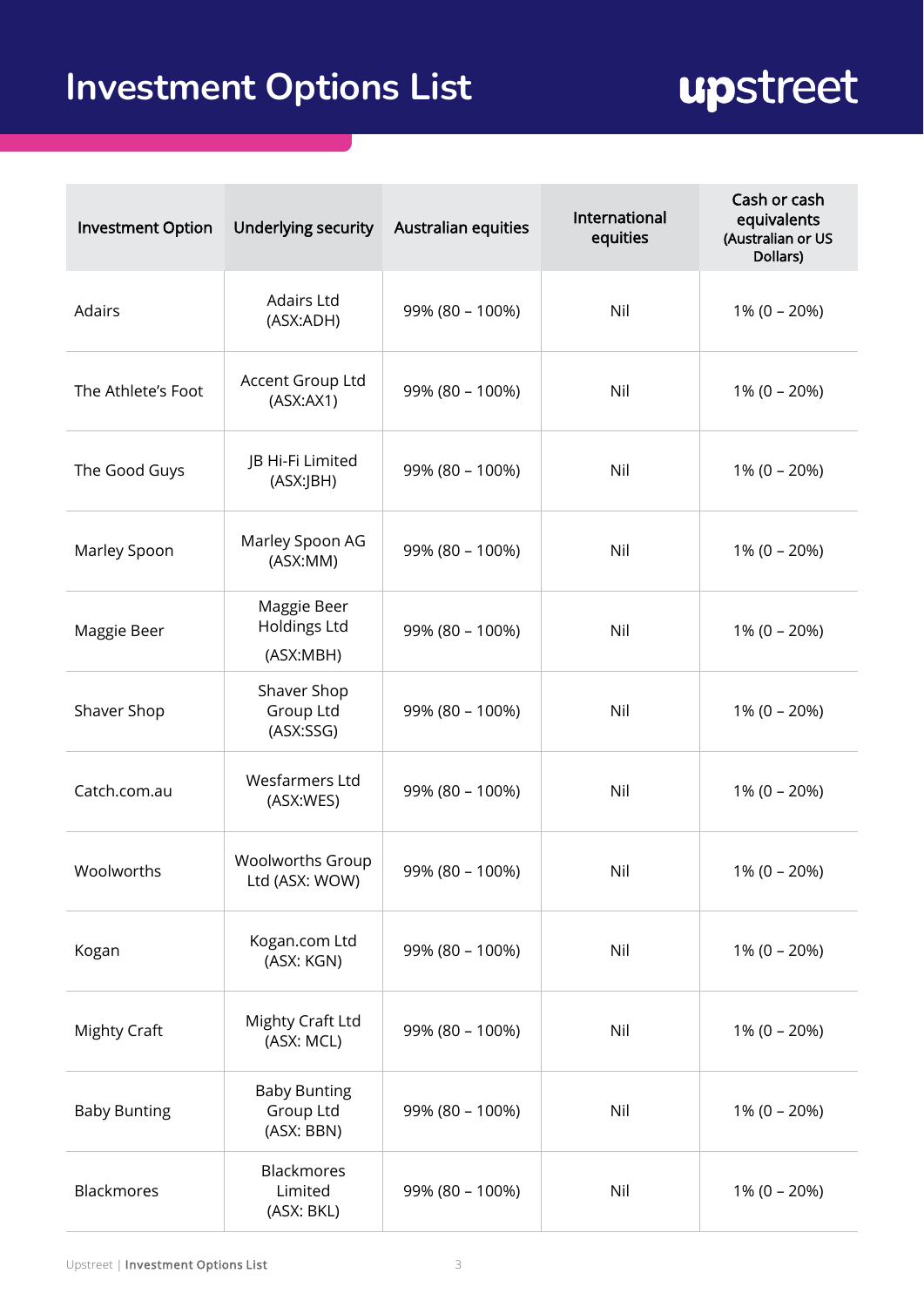# upstreet

| <b>Investment Option</b>     | Underlying security                                                  | Australian equities | International<br>equities | Cash or cash<br>equivalents<br>(Australian or US<br>Dollars) |
|------------------------------|----------------------------------------------------------------------|---------------------|---------------------------|--------------------------------------------------------------|
| Kelly Partners               | <b>Kelly Partners</b><br><b>Group Holdings</b><br>Limited (ASX: KPG) | 99% (80 - 100%)     | Nil                       | $1\% (0 - 20\%)$                                             |
| Zip                          | Zip Co Limited<br>(ASX: Z1P)                                         | 99% (80 - 100%)     | Nil                       | $1\% (0 - 20\%)$                                             |
| Coles                        | Coles Group Ltd<br>(ASX: COL)                                        | 99% (80 - 100%)     | Nil                       | $1\% (0 - 20\%)$                                             |
| Booktopia                    | Booktopia Group<br>Limited<br>(ASX: BKG)                             | 99% (80 - 100%)     | Nil                       | $1\% (0 - 20\%)$                                             |
| Coinbase                     | Coinbase Global,<br>Inc. (NASDAQ:<br>COIN)                           | Nil                 | 99% (80 - 100%)           | $1\% (0 - 20\%)$                                             |
| Amazon                       | Amazon.com, Inc.<br>(NASDAQ: AMZN)                                   | Nil                 | 99% (80 - 100%)           | $1\% (0 - 20\%)$                                             |
| Alphabet                     | Alphabet Inc.<br>(NASDAQ: GOOGL)                                     | Nil                 | 99% (80 - 100%)           | $1\% (0 - 20\%)$                                             |
| Apple                        | Apple Inc.<br>(NASDAQ: AAPL)                                         | Nil                 | 99% (80 - 100%)           | $1\% (0 - 20\%)$                                             |
| <b>Berkshire</b><br>Hathaway | Berkshire<br>Hathaway Inc.<br>(NYSE: BRK.B)                          | Nil                 | 99% (80 - 100%)           | $1\% (0 - 20\%)$                                             |
| The Walt Disney<br>Company   | The Walt Disney<br>Company<br>(NYSE: DIS)                            | Nil                 | 99% (80 - 100%)           | $1\% (0 - 20\%)$                                             |
| Facebook                     | Facebook, Inc.<br>(NASDAQ: FB)                                       | Nil                 | 99% (80 - 100%)           | $1\% (0 - 20\%)$                                             |
| eBay                         | eBay Inc.<br>(NASDAQ: EBAY)                                          | Nil                 | 99% (80 - 100%)           | $1\% (0 - 20\%)$                                             |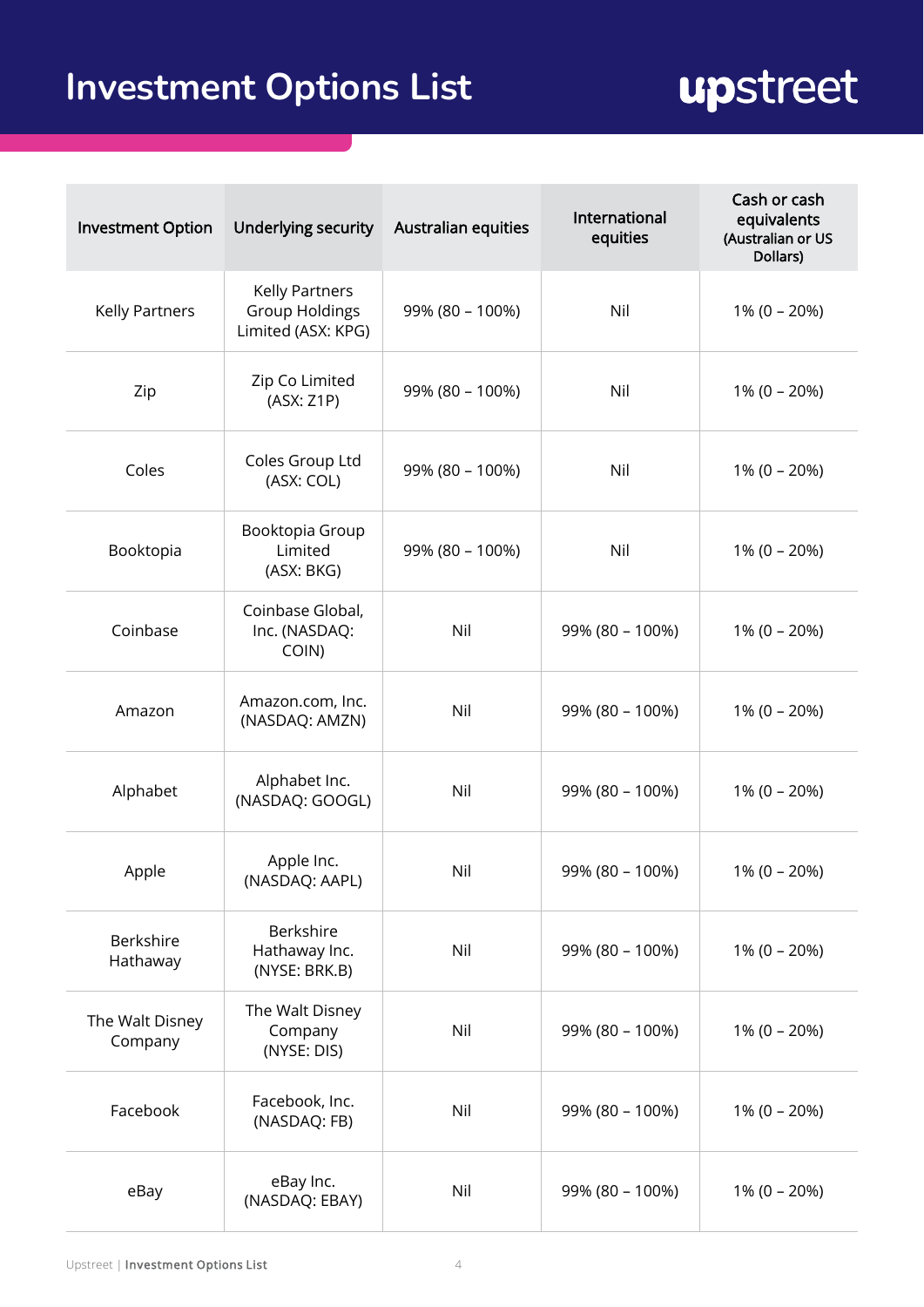# upstreet

| <b>Investment Option</b>   | Underlying security                                                             | <b>Australian equities</b> | International<br>equities | Cash or cash<br>equivalents<br>(Australian or US<br>Dollars) |
|----------------------------|---------------------------------------------------------------------------------|----------------------------|---------------------------|--------------------------------------------------------------|
| The Coca-Cola<br>Company   | The Coca-Cola<br>Company<br>(NYSE: KO)                                          | Nil                        | 99% (80 - 100%)           | $1\% (0 - 20\%)$                                             |
| Spotify                    | <b>Spotify Technology</b><br>S.A.<br>(NYSE: SPOT)                               | Nil                        | 99% (80 - 100%)           | $1\% (0 - 20\%)$                                             |
| Microsoft                  | Microsoft<br>Corporation<br>(NASDAQ: MSFT)                                      | Nil                        | 99% (80 - 100%)           | $1\% (0 - 20\%)$                                             |
| McDonald's                 | McDonald's<br>Corporation<br>(NYSE: MCD)                                        | Nil                        | 99% (80 - 100%)           | $1\% (0 - 20\%)$                                             |
| Netflix                    | Netflix, Inc.<br>(NASDAQ: NFLX)                                                 | Nil                        | 99% (80 - 100%)           | $1\% (0 - 20\%)$                                             |
| Nike                       | Nike, Inc.<br>(NYSE: NKE)                                                       | Nil                        | 99% (80 - 100%)           | $1\% (0 - 20\%)$                                             |
| Tesla                      | Tesla, Inc.<br>(NASDAQ: TSLA)                                                   | Nil                        | 99% (80 - 100%)           | $1\% (0 - 20\%)$                                             |
| Twitter                    | Twitter, Inc.<br>(NYSE: TWTR)                                                   | Nil                        | 99% (80 - 100%)           | $1\% (0 - 20\%)$                                             |
| Ferrari                    | Ferrari NV<br>(NYSE: RACE)                                                      | Nil                        | 99% (80 - 100%)           | $1\% (0 - 20\%)$                                             |
| <b>Manchester United</b>   | Manchester United<br>PLC (NYSE: MANU)                                           | Nil                        | 99% (80 - 100%)           | $1\% (0 - 20\%)$                                             |
| <b>Australian Equities</b> | iShares Core<br><b>S&amp;P/ASX 200 ETF</b><br>(ASK: IOZ)                        | 99% (80 - 100%)            | Nil                       | $1\% (0 - 20\%)$                                             |
| Sustainability             | <b>Betashares</b><br>Australian<br>Sustainability<br>Leaders ETF<br>(ASX: FAIR) | 99% (80 - 100%)            | Nil                       | $1\% (0 - 20\%)$                                             |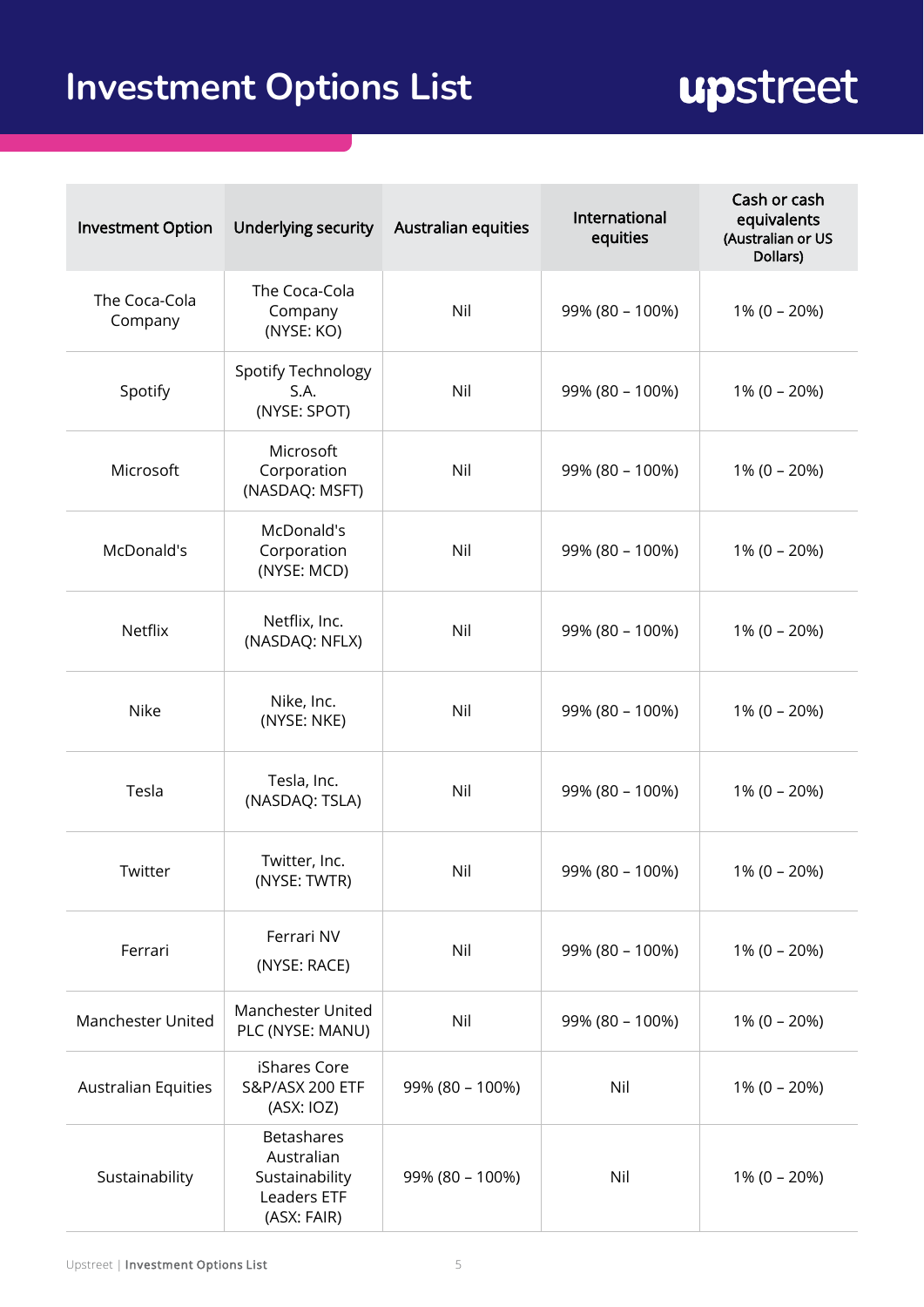## upstreet

| <b>Investment Option</b> | <b>Underlying security</b>                                             | <b>Australian equities</b> | International<br>equities | Cash or cash<br>equivalents<br>(Australian or US<br>Dollars) |
|--------------------------|------------------------------------------------------------------------|----------------------------|---------------------------|--------------------------------------------------------------|
| FANG+                    | ETFS FANG+ ETF<br>(ASX: FANG)                                          | Nil                        | 99% (80 - 100%)           | $1\% (0 - 20\%)$                                             |
| Cash                     | <b>BetaShares</b><br>Australian High<br>Interest Cash ETF<br>(ASX:AAA) | Nil                        | Nil                       | 100%                                                         |
| AUD Cash                 | N/A                                                                    | Nil                        | Nil                       | 100% (Australian<br>Dollars)                                 |

We will review each Investment Option on each trading day and rebalance where deviations meet certain thresholds. The investment objective and strategy for each Investment Option may be changed without notice in some cases. Investors will be informed of any material change to the Fund as required by law.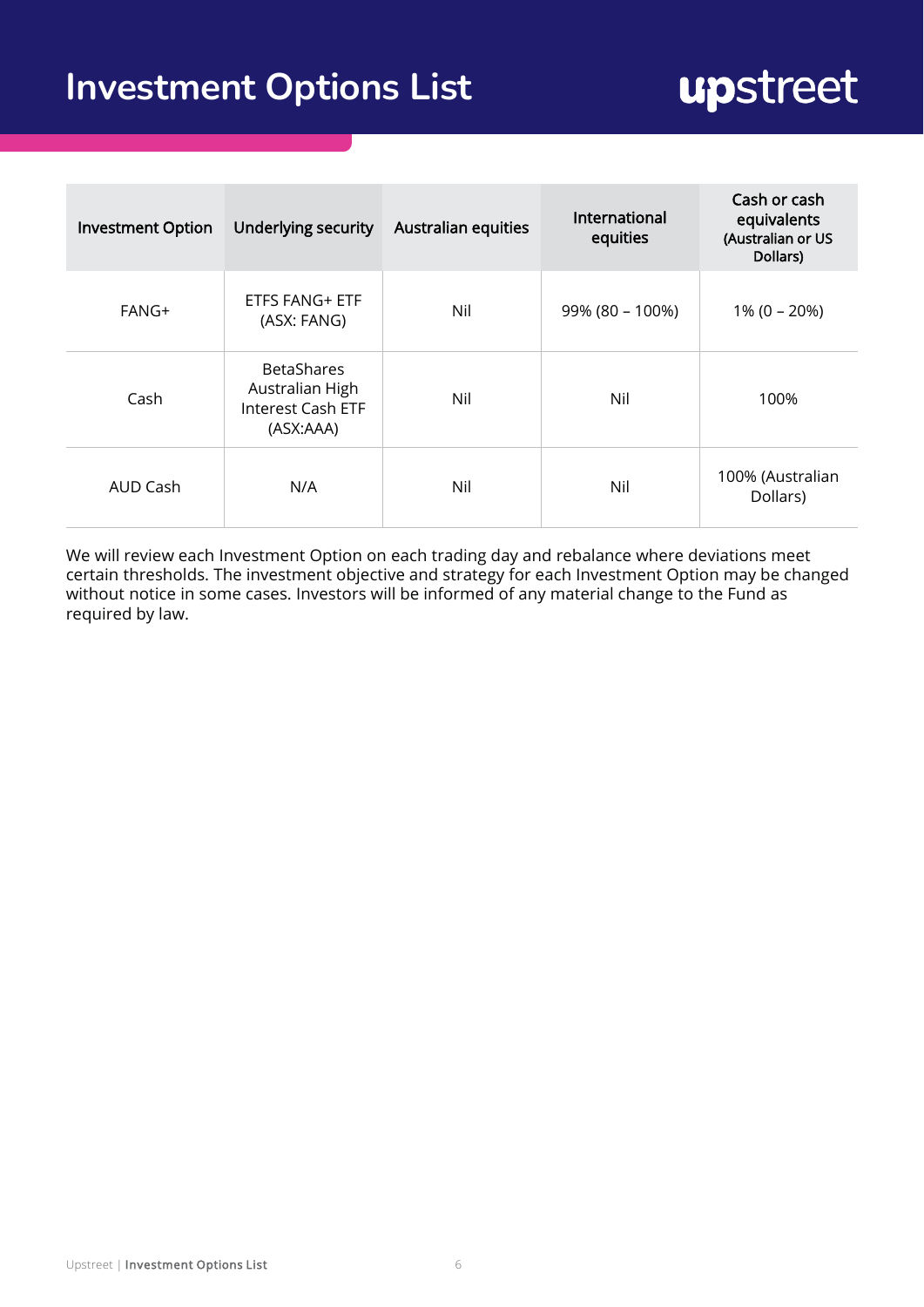#### Specific risks

This section provides additional information in relation to the 'Risks of managed investment schemes' section of the PDS.

#### Introduction to specific risks

All investments carry risks. In addition to the risks set out in the PDS and AID, there may be risks specific to a particular Investment Option. We set out some of the key risks specific to each Investment Option below.

In particular, each Investment Option will be subject to the following categories of specific risks:

(a) (Idiosyncratic stock performance risk): the risk that the value of the underlying share or asset does not perform as you expect for reasons that do not impact the broader market.

(b) (Underlying company performance risk): the risk that the company that issues the underlying share or for which the value of the underlying asset is derived does not perform as you expect.

We set out below a description of some of the risks that are most relevant to each Investment Option. This list is not comprehensive and other significant risks may apply. You should consider whether there are other risks that apply to a particular Investment Option at the time you make an investment. The information set out in these specific risks below are based on Cache's reasonable assessment of the key risks associated with an investment in this underlying security based on its research. This assessment, and these specific risks, may change over time as the performance of the underlying security and market conditions change.

For more information relating to specific risks in connection with a direct investment in an underlying security, please see the prospectus or other disclosure document for that investment (Underlying Prospectus) where it is available. Information about underlying securities may also be available from public sources, such as market announcements. The Underlying Prospectuses (if any) do not form part of this PDS and we do not guarantee the accuracy of information contained in them.

#### Investment Options

Adairs **(Consumer trends and spending cycles)** Adairs' products are considered discretionary goods which are sensitive to consumer demands. As a result, Adairs needs to adapt to continually changing customer preferences and tastes. Spending habits are also affected by the economic environment and consumer sentiment.

> (Competition) Adairs' market share may be diluted by new or existing competitors resulting in reduced sales and margins.

(Operations) Adairs' sales are primarily from its network of stores which means that human resources and logistical requirements need to be efficiently managed to ensure its continued profitability. In particular, the execution of its growth strategy will depend on its ability to secure leases at prime retail locations.

(Exchange rate) The majority of Adairs' inventory is purchased in USD which means its cost of inventory is exposed to the fluctuations of the AUD/USD exchange rate.

(International expansion) Adairs has expanded into overseas markets which will increase the business' complexity as each overseas market will operate under a different economic environment with different consumer trends and regulatory standards. Adairs has to ensure that its expertise in these new markets is robust enough to support the expansion efforts.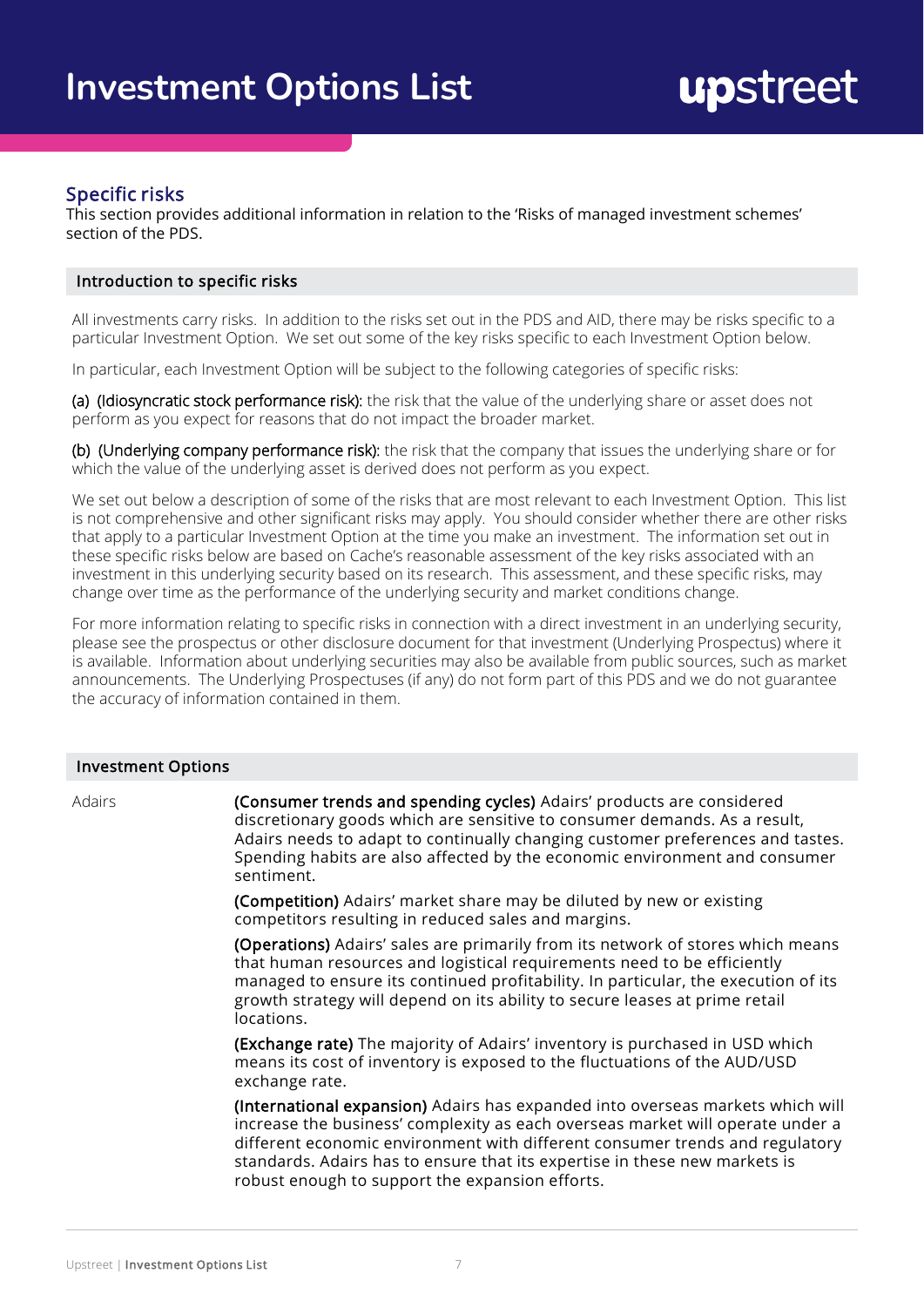| The Athlete's Foot | (Operations) The Accent Group operates many stores across several retail<br>brands. The success of such a large operation requires effective management<br>in all areas of the business including business development, logistics and<br>customer service.                                                                                               |  |  |  |
|--------------------|----------------------------------------------------------------------------------------------------------------------------------------------------------------------------------------------------------------------------------------------------------------------------------------------------------------------------------------------------------|--|--|--|
|                    | (Equity and commodity prices) The cost of inventory and ongoing supplier<br>relationships are subject to fluctuations in market prices for textiles and other<br>materials required for production.                                                                                                                                                      |  |  |  |
|                    | (Operational health and safety) The Accent Group is a large employer with a<br>responsibility to ensure all employees who work in its network of stores are in<br>a healthy and safe environment, and may be exposed to claims if operational<br>health and safety issues arise.                                                                         |  |  |  |
|                    | (Human resources) The ability to attract and retain talented staff for stores as<br>well as within the senior management team will determine its continued<br>success.                                                                                                                                                                                   |  |  |  |
|                    | (Technology) Continual technological innovation is needed to ensure that the<br>Accent Group's brands deliver an appealing customer experience, for example,<br>through personalisation services, digital screens and scanning technology.                                                                                                               |  |  |  |
|                    | (Competition) The apparel and footwear industry is highly competitive with<br>ever changing consumer trends. In particular, the Accent Group's market<br>leading consumer experience is supported by the Accent Group's online<br>presence.                                                                                                              |  |  |  |
| The Good Guys      | (Competition) The business operates in a highly competitive industry with increased<br>competition from both established retailers as well as new online only retailers. The<br>business' position as a dominant market leader needs to be maintained to enable<br>growth to continue.                                                                   |  |  |  |
|                    | (Reputation) The JB Hi-Fi and The Good Guys brands enjoy a high level of loyalty and<br>trust amongst its customers. Reputational damage can stem from security breaches,<br>product mis-pricing, failing to meet sustainability and social responsibilities, etc.                                                                                       |  |  |  |
|                    | (Consumer trends and spending cycles) Consumer demand for products are subject to<br>consumer trends and spending cycles. The business needs to continually monitor the<br>economic environment, consumer trends and new products to ensure it can retain its<br>position as a market leading retailer.                                                  |  |  |  |
|                    | (Inventory and supply chain) Inventory management is important to ensure product<br>availability for in demand products and to avoid holding excess inventory across all<br>product lines. The supply chain also needs to be efficient and cost effective if the<br>business continues to expand into new product lines and improve its online presence. |  |  |  |
|                    | (Supplier relationships) Strong relationships need to be maintained with all suppliers<br>to ensure that a diverse range of products are available as well as being able to<br>expand into new business lines.                                                                                                                                           |  |  |  |
|                    | (Human resources) The ability to attract and retain talented staff for stores as well as<br>within the senior management team will drive continued growth and expansion.                                                                                                                                                                                 |  |  |  |
| Marley Spoon       | (Customer acquisition and retention) The success of the business model depends on<br>the ability to acquire new customers in a cost effective manner and to also increase<br>customer loyalty and retention.                                                                                                                                             |  |  |  |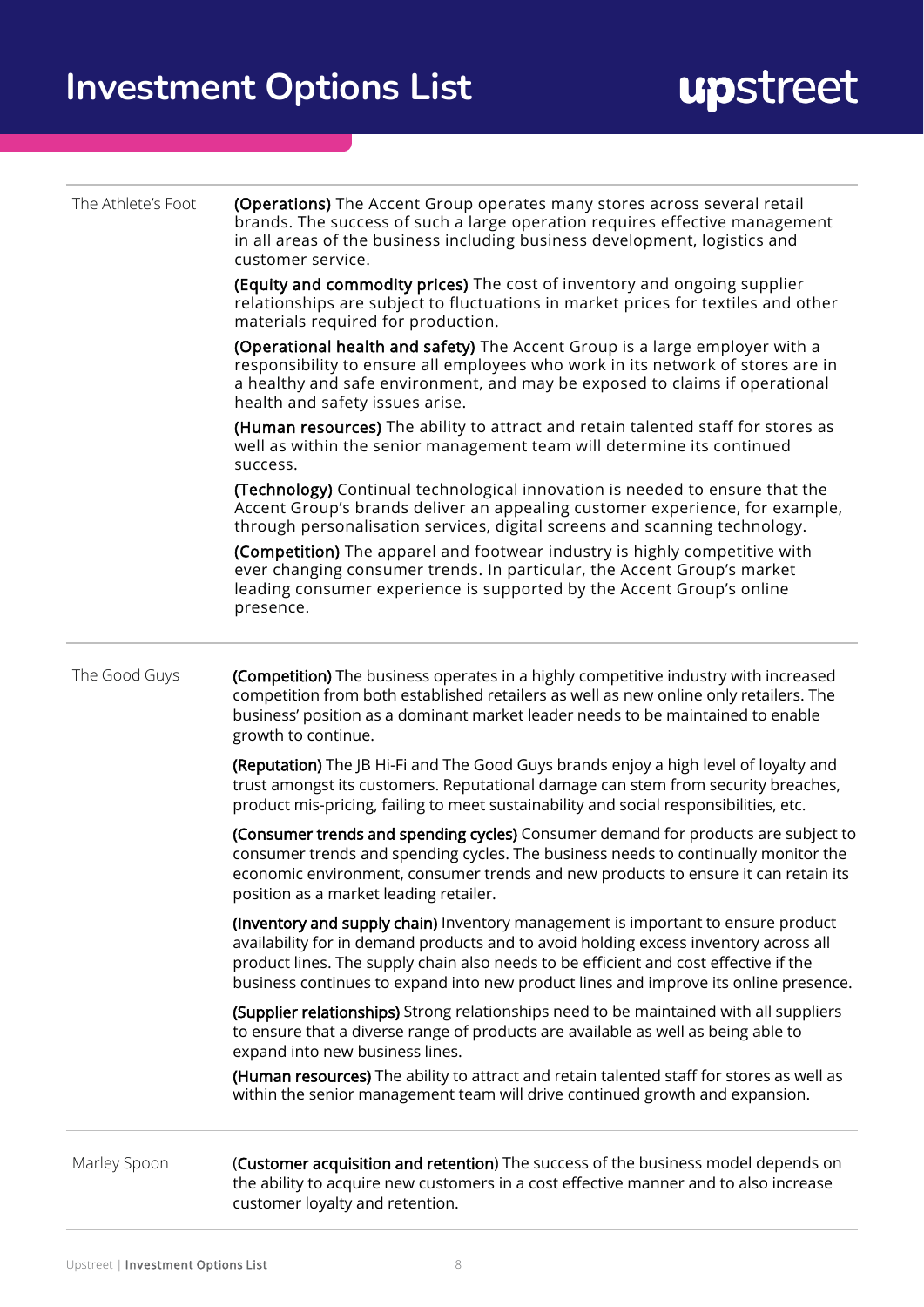| Marley Spoon<br>(cont.) | (Financing) Marley Spoon's ability to finance its ongoing operations will be dependent<br>on factors including whether it can raise fresh capital from existing and future<br>stakeholders.                                                                                                                                                                                   |
|-------------------------|-------------------------------------------------------------------------------------------------------------------------------------------------------------------------------------------------------------------------------------------------------------------------------------------------------------------------------------------------------------------------------|
|                         | (Financial markets) Marley Spoon is subject to financial markets risk like foreign<br>currency exchange (due to global operations), interest rate risk (due to holding<br>interest rate sensitive assets and liabilities), credit risk (due to trade receivables and<br>collateral held at counterparty) and liquidity risk (due to mismatch in timing between<br>cashflows). |
|                         | (Produce sourcing and price) The ability to maintain relationships with suppliers for<br>quality produce will be a key differentiator for Marley Spoon's service. This includes<br>sufficient availability of fresh produce consistent with meal-kit plans at prices that are<br>within the budgeted levels.                                                                  |
|                         | (Legal and regulatory) High food safety standards need to be met throughout the<br>supply chain and delivery process. Breakdowns within the process may give rise to<br>regulatory action and fines as well as legal proceedings from other parties.                                                                                                                          |
|                         | (Technology) Marley Spoon's service and customer interaction is delivered exclusively<br>through digital channels like its website and mobile app. It is also heavily reliant on<br>technology to optimise its produce management and logistics as well as subsequent<br>delivery of meal-kits to customers.                                                                  |
|                         | (Credit and fraud) Purchases and payments within the checkout process is prone to<br>risks such as unauthorised transactions, error transactions, insufficient funds and<br>fraud.                                                                                                                                                                                            |
|                         | (Key personnel) The success of Marley Spoon can be credited to the leadership and<br>direction provided by the management team who play a key role in every aspect of the<br>business.                                                                                                                                                                                        |
| Maggie Beer             | (Customer acquisition and retention) The success of the business model depends on<br>the ability to acquire new customers in a cost effective manner and to also increase<br>customer loyalty and retention.                                                                                                                                                                  |
|                         | (Dairy prices) Maggie Beer is heavily exposed to farmer supplier contracts, disruptions<br>to milk supply and / or changes in dairy prices.                                                                                                                                                                                                                                   |
|                         | (Farmer supplier relationships) Strong relationships need to be maintained by the<br>company with its farmer suppliers to ensure that Maggie Beer can capture available<br>milk supply sufficient to its needs.                                                                                                                                                               |
|                         | (Key personnel) The success of Maggie Beer can be credited to the leadership and<br>direction provided by the management team who play a key role in every aspect of the<br>business.                                                                                                                                                                                         |
|                         | (Operational health and safety) Maggie Beer has a responsibility to ensure all of its<br>employees are working in a healthy and safe environment, and may be exposed to<br>claims if operational health and safety issues arise.                                                                                                                                              |
|                         |                                                                                                                                                                                                                                                                                                                                                                               |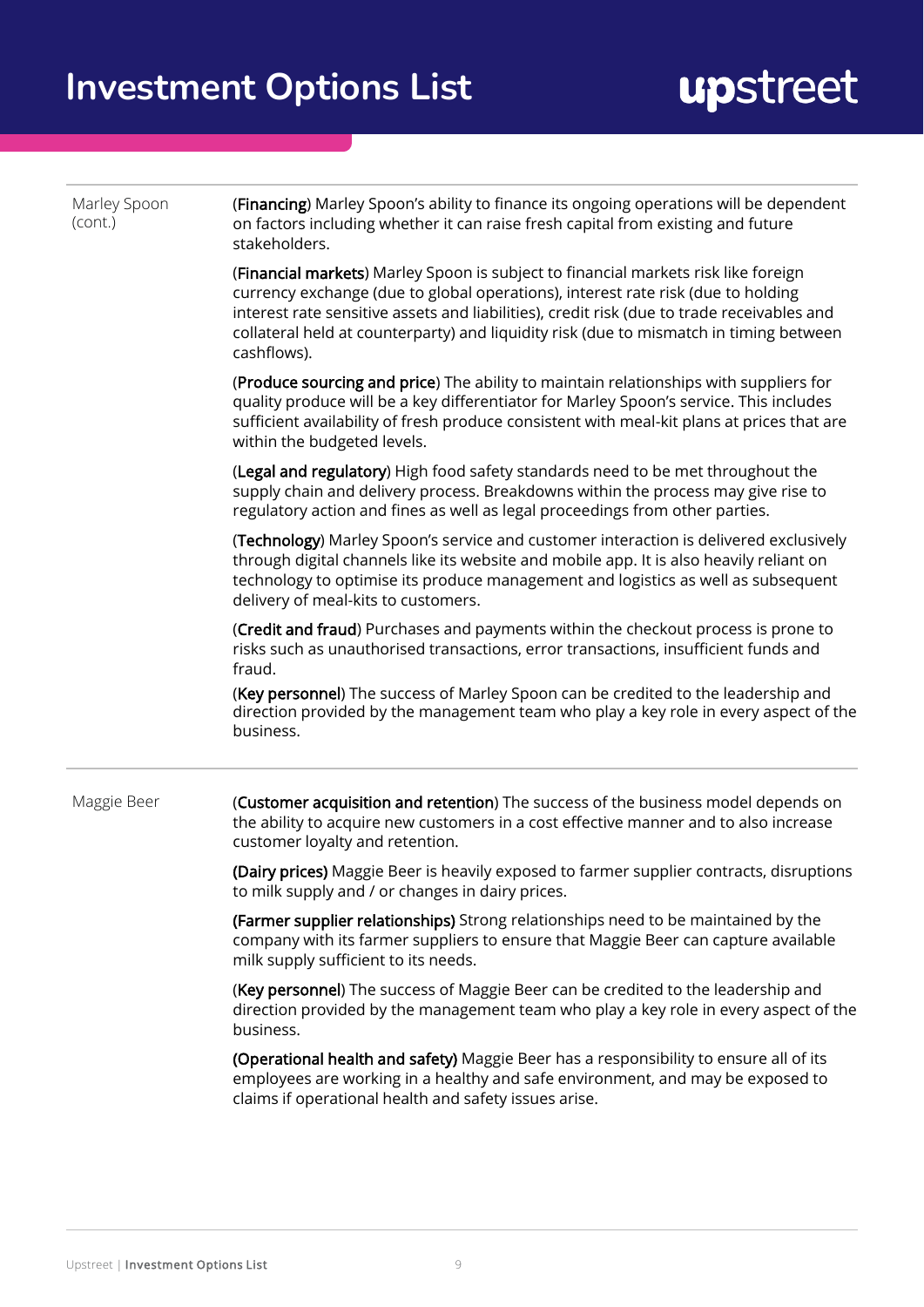| Shaver Shop  | (Competition) The business operates in a highly competitive industry with increased<br>competition from specialty retailers, department stores, grocery chains and online<br>only retailers.                                                                                                                                                                                                                                                                                                                        |
|--------------|---------------------------------------------------------------------------------------------------------------------------------------------------------------------------------------------------------------------------------------------------------------------------------------------------------------------------------------------------------------------------------------------------------------------------------------------------------------------------------------------------------------------|
|              | (Consumer trends and spending cycles) Business performance is subject to consumer<br>trends, economic cycles and seasonality of trading patterns. The business needs to<br>continually monitor the economic environment, consumer trends and new products.<br>Shaver Shop also needs to ensure it is able to capitalise on seasonal trading patterns<br>to capture more sales during peak sales periods.                                                                                                            |
|              | (Product innovation) A key driver for business performance has been Shaver Shop's<br>ability to stock new innovative products with exclusivity arrangements, part of which<br>means that strong supplier relationships need to be built and maintained. There is<br>also a dependence on its suppliers to continually produce these new products.<br>(Inventory and suppliers) Shaver Shop needs to ensure that its inventory levels are<br>well maintained to ensure the supply chain and sales are not disrupted. |
| Catch.com.au | (Competition) The industries that Wesfarmers operates in are all highly competitive. In<br>particular, competition has increased significantly for its retail portfolio from online<br>only retailers. Wesfarmers has made additional investments, in particular, the<br>acquisition of the Catch Group (an online retailer).                                                                                                                                                                                       |
|              | (Human resources) The ability to attract and retain key staff within its entire employee<br>base will be required to ensure the business' ongoing success and profitability.                                                                                                                                                                                                                                                                                                                                        |
|              | (Reputation) Wesfarmers Group owns a number of brands which command a loyal<br>customer base. The Group needs to preserve the brands' market leading status across<br>all its portfolios especially with an increased focus on ethical and social<br>responsibilities.                                                                                                                                                                                                                                              |
|              | (Operations) The Wesfarmers Group operates in a number of industries which all face<br>their own operational challenges. For example, integrity of IT systems, data retention<br>and security, business disruptions and supply chain disruptions.                                                                                                                                                                                                                                                                   |
|              | (Legal and regulatory) Operating across a number of industries means that<br>Wesfarmers is subject to many regulatory and legislative standards. These standards<br>need to be upheld if not exceeded to avoid regulatory sanctions or actions, legal costs<br>and reputational damage.                                                                                                                                                                                                                             |
| Woolworths   | (Pandemic) Inability to respond effectively to pandemic events which cause significant<br>economic, operational and social disruptions to the business.                                                                                                                                                                                                                                                                                                                                                             |
|              | (Strategy) The retail environment that the Woolworths Group operates in remains<br>highly competitive from both new entrants and existing competitors which will impact<br>performance and market share. Customer behaviour is also continually evolving, in<br>particular, the increased demand for a convenient shopping experience and online<br>services.                                                                                                                                                       |
|              | (Operational health and safety) The health and safety of customers, staff and suppliers<br>need to be upheld to ensure the efficient operation of Woolworth Group's various<br>businesses. Woolworths is highly dependent on its staff and partners so it is important<br>to attract and retain people with diverse skills and capabilities.                                                                                                                                                                        |
|              | (Sustainability) The effects of climate change may cause logistical challenges for<br>Woolworths, changes in regulation and changes to customer behaviour, which may<br>impact the performance of the business.                                                                                                                                                                                                                                                                                                     |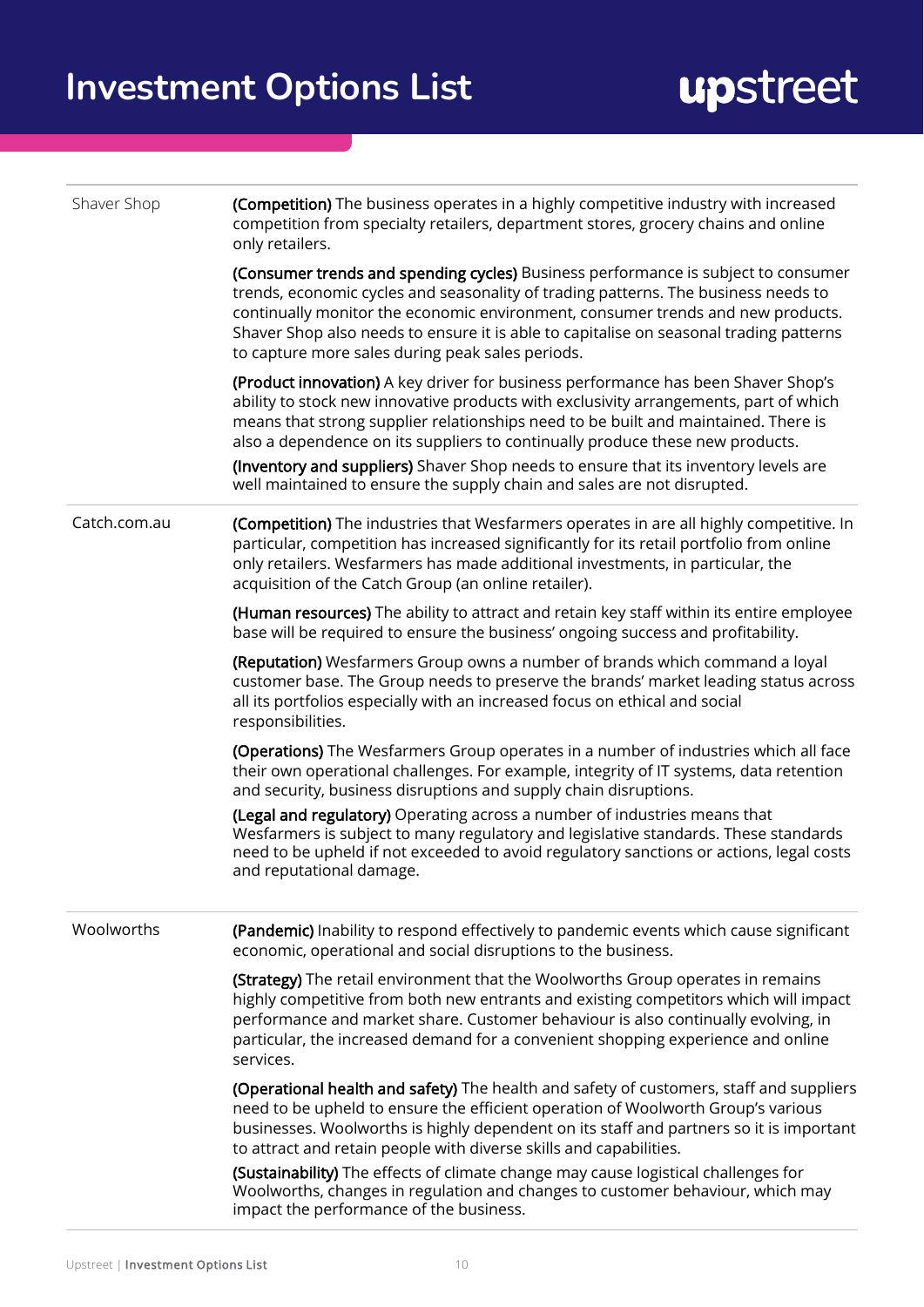| Woolworths<br>(cont.) | (Business disruptions) Woolworths provides an essential service to the community and<br>any disruptions may negatively impact customer experience and staff as well as cause<br>reputation damage and financial loss. Business disruptions may stem from<br>operational breakdowns in the logistics and supply chain or breaches in data security<br>and privacy.                                                                                                                                              |
|-----------------------|----------------------------------------------------------------------------------------------------------------------------------------------------------------------------------------------------------------------------------------------------------------------------------------------------------------------------------------------------------------------------------------------------------------------------------------------------------------------------------------------------------------|
|                       | (Products and suppliers) Products and services need to be of the highest quality to<br>minimise the risk of injury, harm or illness to customers which may result in claims,<br>regulatory interventions and reputation damage, which may impact the performance<br>of the business. Supplier management is a key factor in being able to continually<br>provide a high-quality product and service offering to customers.                                                                                     |
|                       | (Legal and regulatory) The Woolworths Group is subject to a number of laws and<br>regulations including competition, employment, health and safety, consumer<br>protection, privacy and data, anti-money laundering, gaming and liquor. The ongoing<br>compliance is important to ensure the continual success of the business and non-<br>compliance with such laws and regulations could lead to penalties and fines and cause<br>reputational damage.                                                       |
| Kogan                 | (Economic and spending cycles) Consumer demand for products are sensitive to<br>consumer sentiment and spending cycles. Changes to customers' disposable income<br>due to economic factors may negatively impact on Kogan's profitability.                                                                                                                                                                                                                                                                     |
|                       | (Competition and consumer trends) The business operates in a number of business<br>segments which are affected by increased competition and continually changing<br>consumer trends.                                                                                                                                                                                                                                                                                                                           |
|                       | (COVID-19) COVID-19 has caused widespread uncertainty in various aspects of the<br>business and the severity and duration of this disruption remains unknown. In<br>addition, the customer and economic reaction to the pandemic along with the<br>Government's ongoing and future response is still uncertain and may continue to<br>affect the business on multiple levels.                                                                                                                                  |
|                       | (Inventory and suppliers) Inventory management is important to ensure product<br>availability and to avoid holding excess inventory. Any good or service that Kogan<br>supplies is subject to quality control and inspections but there may be instances where<br>there is a failure by suppliers to meet these requirements. There is also risk that<br>Kogan's domestic and international supply chain is interrupted. All these factors can<br>negatively impact Kogan's financial position and reputation. |
|                       | (Technology) Kogan operates as an online retailer and depends heavily on its websites,<br>apps, databases, IT and management systems. The reliability of these systems is<br>integral to the success of the business.                                                                                                                                                                                                                                                                                          |
|                       | (Human resources) The ability to attract and retain talented staff under as well as<br>within the senior management team will determine its continued success. The loss of<br>key staff or failure to attract talented staff may impact the performance of the<br>business.                                                                                                                                                                                                                                    |
| <b>Mighty Craft</b>   | (Competition) Mighty Craft and its partners compete in the craft and broader beverage<br>industry. Competition can arise from established companies launching new beverage<br>lines as well as new entrants.                                                                                                                                                                                                                                                                                                   |
|                       | (Consumer trends) Customers may have changing preferences and tastes which may<br>affect the demand for the company's products.                                                                                                                                                                                                                                                                                                                                                                                |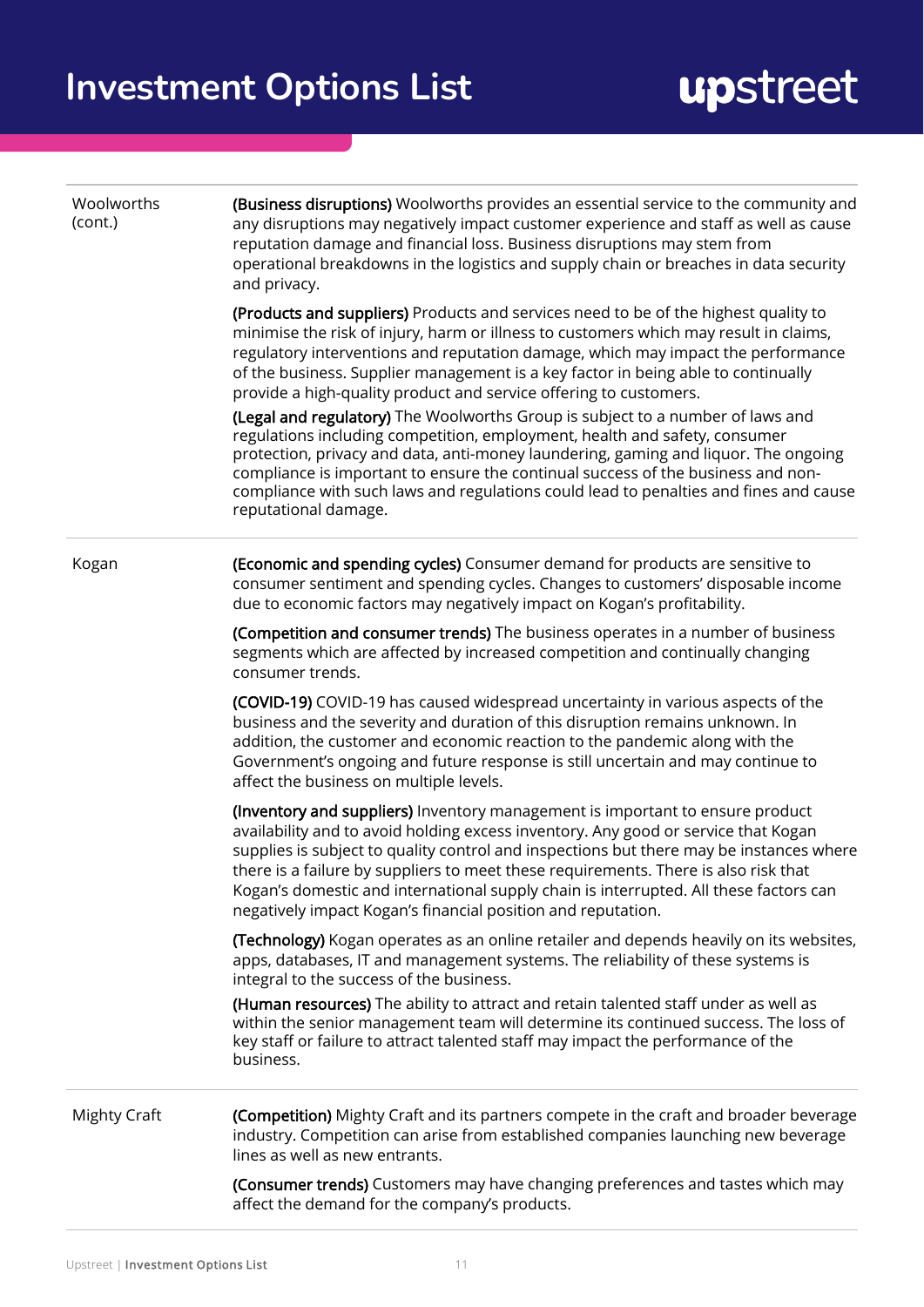| <b>Mighty Craft</b><br>(cont.) | (Key personnel) The company's ongoing operation is highly dependent on its senior<br>management and executive team. It may be difficult to find suitable replacements<br>should any personnel depart the company causing intermediate disruptions to the<br>business.                                                                                                                                                                |
|--------------------------------|--------------------------------------------------------------------------------------------------------------------------------------------------------------------------------------------------------------------------------------------------------------------------------------------------------------------------------------------------------------------------------------------------------------------------------------|
|                                | (Sales and marketing) A key part in determining Mighty Craft's success is in its ability to<br>sell and distribute its products. If significant investments are not made to ensure that<br>the sales team is well resourced and supported to achieve their goals, there may be an<br>impact on the business.                                                                                                                         |
|                                | (Food safety) The company's products need to meet quality standards to ensure its<br>success as food safety incidents may have financial, regulatory and reputational<br>impacts.                                                                                                                                                                                                                                                    |
|                                | (Reliance on suppliers) The company and its partners rely on third party suppliers like<br>brewers, distillers, storage suppliers and logistics companies to produce, maintain and<br>distribute their products. The third parties may experience quality issues, disruptions<br>or may be unable to meet contractual requirements which will have detrimental<br>effects on the Mighty Craft's success.                             |
|                                | (Legal and regulatory) The introduction of new or amendments to existing legislation<br>may impact the company's ability to operate under its liquor licence including in the<br>areas of sale and distribution, manufacturing and advertising.                                                                                                                                                                                      |
| <b>Baby Bunting</b>            | (Competition) Competition within the baby goods sector arises from specialty retailers,<br>department stores, discount department stores and online only retailers as well as<br>direct to consumer networks. Baby Bunting's focus on low prices, customer service<br>and physical store presence represent an advantages over other retailers in the<br>market - those advantages may not be maintained if impacted by competition. |
|                                | (Economic) Baby goods are generally regarded as non-discretionary spending,<br>however, economic factors may impact on Baby Bunting's performance as customers<br>may reduce the size and/or extent of their purchases in times of uncertainty.                                                                                                                                                                                      |
|                                | <b>(Operational)</b> The success of the company and its ability to provide a positive customer<br>experience depends on its ability to secure a robust supply chain that caters for an<br>extended product range. Supplier relationships and product exclusivity also needs to<br>be maintained to support the company's growth.                                                                                                     |
|                                | (Compliance) Baby Bunting is subject to laws and regulations including competition<br>laws, consumer and trade laws, taxation and workplace health and safety laws. In<br>addition, Australia has strict product safety requirements that needs to be met. Non-<br>compliance with such laws and regulations could lead to penalties and fines and cause<br>reputational damage.                                                     |
|                                | (Human resources) The company's success is dependent on its ability to attract and<br>retain talent so that its growth strategy can continue to be implemented without<br>disruption.                                                                                                                                                                                                                                                |
|                                | (Technology) Baby Bunting relies on IT infrastructure and systems in its daily operation<br>including point of sale systems, inventory management systems, networks and<br>databases. Any disruptions in these systems may adversely affect Baby Bunting's<br>performance in terms of loss sales, negative customer experience and reputational<br>damage.                                                                           |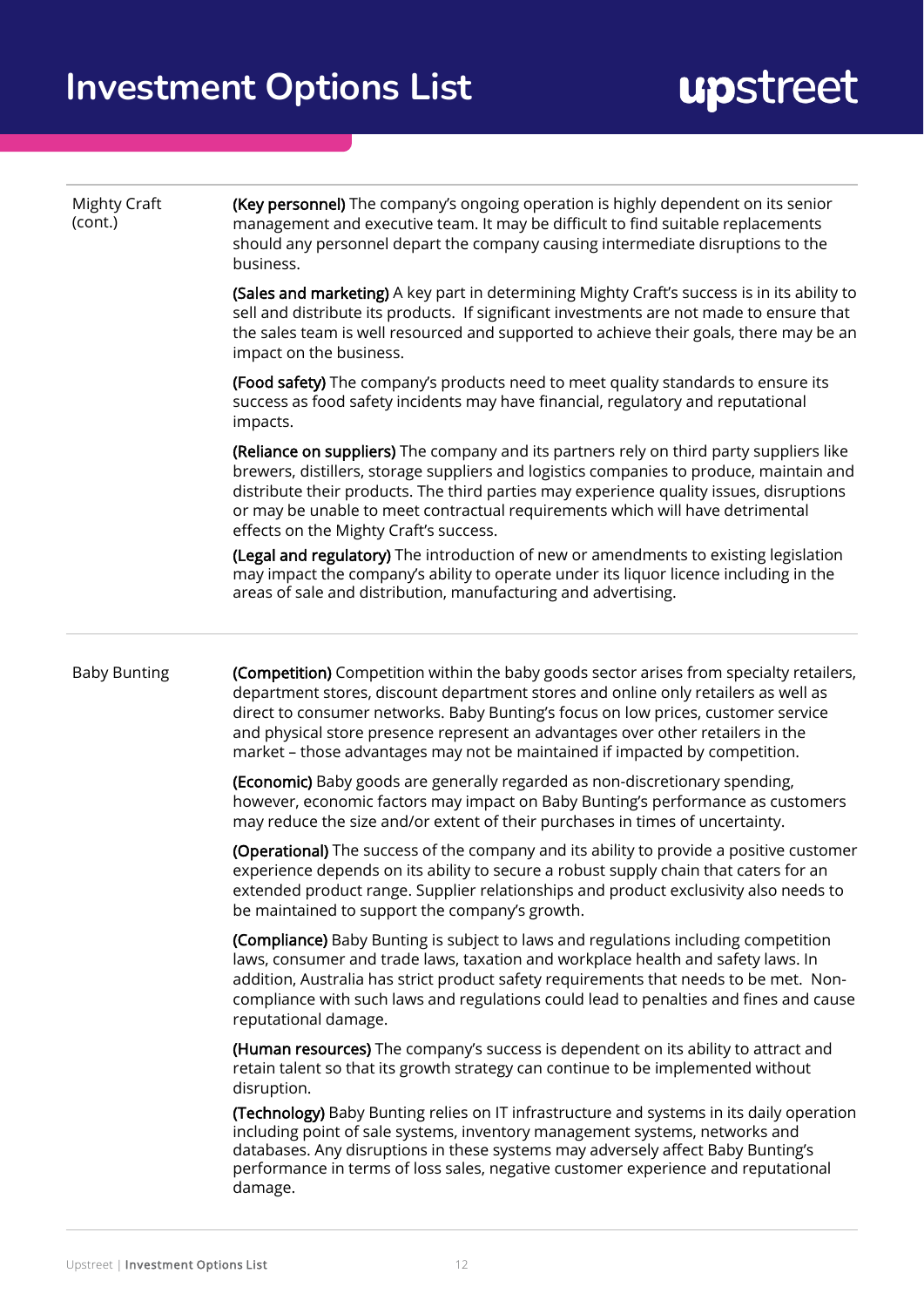| Blackmores            | (Regulatory and geopolitical) Blackmores is exposed to various regulatory and<br>geopolitical landscapes which can affect its operations in areas like production,<br>distribution, marketing, pricing and taxation. Blackmores need to ensure they are<br>continually compliant with existing and new laws and regulations or be faced with<br>enforcement actions by regulators.                                                          |
|-----------------------|---------------------------------------------------------------------------------------------------------------------------------------------------------------------------------------------------------------------------------------------------------------------------------------------------------------------------------------------------------------------------------------------------------------------------------------------|
|                       | (Sustainability) Blackmore needs to ensure their supply for natural ingredients are<br>accessible and sustainable to ensure there are no production interruptions in the<br>short and long term.                                                                                                                                                                                                                                            |
|                       | (Reputation) The success of Blackmores is dependent on its reputation of providing<br>quality and safe products. Issues like deterioration of product quality, negative media<br>coverage and counterfeit products may compromise the brand.                                                                                                                                                                                                |
|                       | (Data security) Blackmore holds large amounts of intellectual property data that needs<br>to be secured to ensure they are protected from cybercrime.                                                                                                                                                                                                                                                                                       |
|                       | (Financial markets) Blackmore's global exposure means that it is exposed to various<br>financial markets risk including foreign exchange, interest rates, cost of capital, etc.<br>These risks will affect Blackmore's profitability and financial position.                                                                                                                                                                                |
|                       | (Partnerships) Blackmore relies on its network of partners to distribute their products<br>globally. These relationship needs to be maintained to ensure that the distribution<br>network is robust and resilient to changes.                                                                                                                                                                                                               |
|                       | (Human resources) The ability to attract and retain key staff within its entire employee<br>base will be required to ensure the business' ongoing success and profitability.<br>(Consumer trends) Consumer preferences and demand continually change and<br>Blackmores needs to ensure it can adapt to these changing trends in order to achieve<br>their strategic goals.                                                                  |
| <b>Kelly Partners</b> | (Key personnel) The success of Kelly Partners is dependent on senior management's<br>ability to execute its growth strategy and engage opportunities that arise. As a<br>professional services firm, the senior managers are integral in maintaining key client<br>relationship and to ensure service levels remain high. The loss of senior management<br>or failure to attract talented staff may impact the performance of the business. |
|                       | (Competition) Competition from existing and new companies may result in the loss of<br>clients and market share, margin compression and reduced growth opportunities<br>which will adversely affect Kelly Partner's profitability.                                                                                                                                                                                                          |
|                       | (Client and staff retention) Existing client relationships needs to be preserved to retain<br>an ongoing revenue stream. The loss of key staff may also lead to the loss of client<br>relationships and expertise within those businesses or industries.                                                                                                                                                                                    |
|                       | (Legal and regulatory) Kelly Partner provides services in areas that are highly regulated<br>by several governing bodies including ASIC, ATO and the Australian Accounting<br>Standards Board. It needs to ensure it remains compliant to all existing and new<br>regulatory laws and standards. Non-compliance with such laws and regulations could<br>lead to penalties and fines and cause reputational damage.                          |
|                       | (Information technology) Kelly Partner relies on various information systems to<br>provide their services to their clients. Any disruption to these systems or data                                                                                                                                                                                                                                                                         |

corruption will impact on Kelly Partner's ability to deliver their services to clients.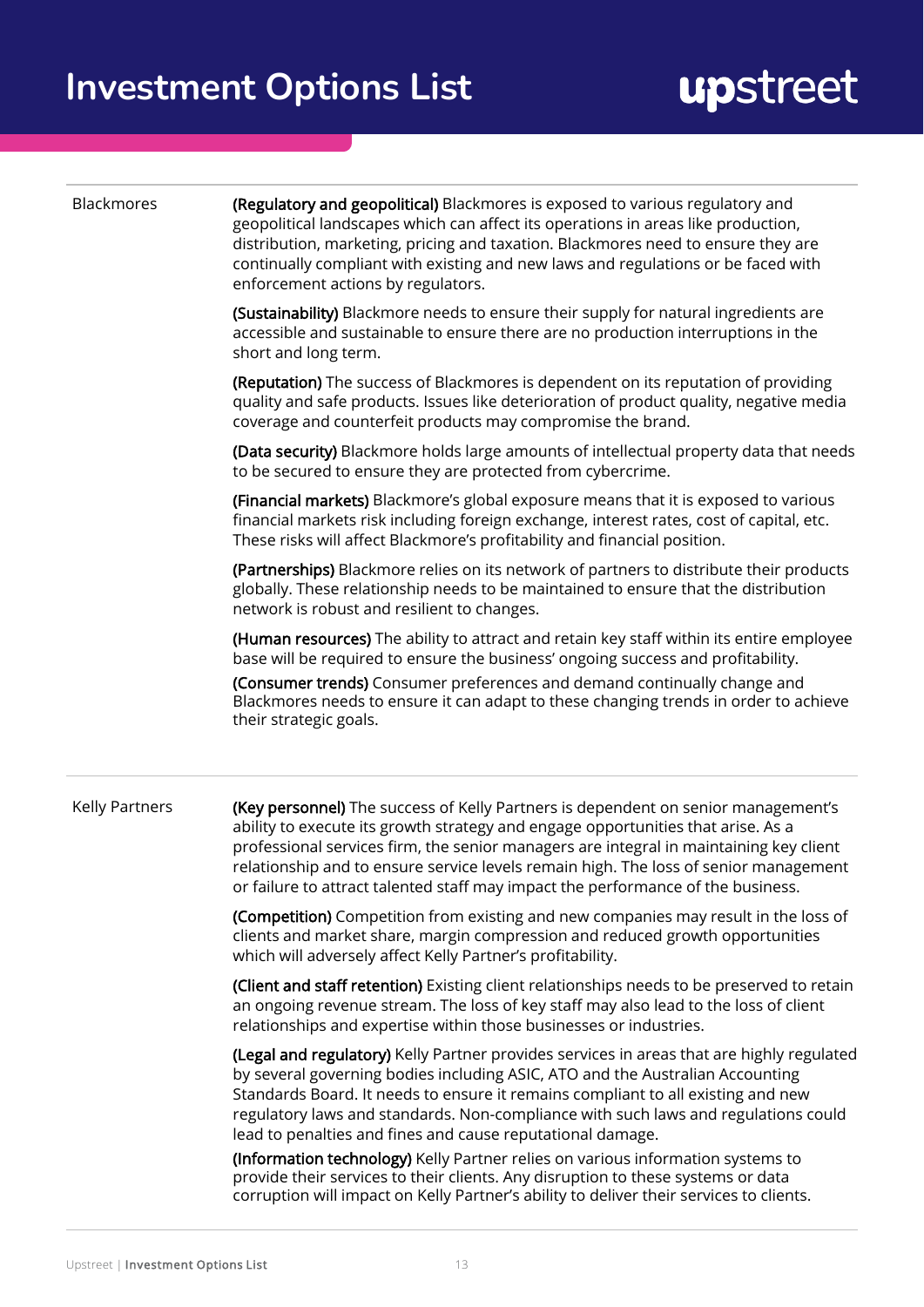| Zip   | (Legal and regulatory) The operations of Zip are subject to various laws and<br>regulations. Zip is required to remain complaint with existing and changing regulations<br>in order to provide credit to consumers under their licencing agreements. Non-<br>compliance with such laws and regulations could lead to penalties and fines and cause<br>reputational damage                                                                                             |
|-------|-----------------------------------------------------------------------------------------------------------------------------------------------------------------------------------------------------------------------------------------------------------------------------------------------------------------------------------------------------------------------------------------------------------------------------------------------------------------------|
|       | (Partners) Zip relies on its partnerships with retailers, merchants and payment<br>providers so that consumers can utilise the Zip platform to complete purchases. These<br>relationships need to be maintained and grown to support Zip's continued success.                                                                                                                                                                                                         |
|       | (Credit) Zip underwrites and originates unsecured short term loans to users at the<br>point of purchase. Zip's financial performance will be adversely affected if the<br>performance of these loans deteriorate due to things like changes in the consumer's<br>financial situation as well as macroeconomic factors.                                                                                                                                                |
|       | (Funding) The ability for Zip to continue to facilitate loan origination depends on its<br>ability to access and secure funding. If funding or liquidity becomes limited or<br>restricted, then Zip may be prevented from achieving its growth or product<br>development targets.                                                                                                                                                                                     |
|       | (Key personnel) Zip's continued success is driven by the leadership of its senior<br>executive management. The inability to retain or attract talent would negatively impact<br>Zip's operations and the execution of its growth strategy.                                                                                                                                                                                                                            |
|       | (Competition) Zip operates in the buy now, pay later sector which is part of the wider<br>consumer credit industry. This sector has experienced much growth with many new<br>and existing businesses entering the segment. The increased competition may lead to<br>compressed margins or reduced market share.                                                                                                                                                       |
| Coles | (Operational) Disruptions to Coles' supply chain, store and online operations will<br>impact its ability to provide products to customers.                                                                                                                                                                                                                                                                                                                            |
|       | (Consumer trends) Customer's preferences and tastes change over time in response<br>to changing social and environmental trends. Inability to adapt to changing customer<br>expectations will adversely impact financial and operating performance.                                                                                                                                                                                                                   |
|       | (Human resources) Coles employs a large number of people throughout its network<br>and their health and safety is crucial in driving Coles' ongoing success. In addition,<br>factors like industrial action may lead to prolonged disruption to operations which will<br>result in increased costs and reduced sales.                                                                                                                                                 |
|       | (Legal and regulatory) Coles is subject to a number of laws and regulation in areas<br>such as taxation, competition, product and food safety, operational health and safety<br>of its employees. Coles needs to remain compliant to all regulatory standards and<br>legislation to avoid the risk of penalties and other forms of enforcement. Non-<br>compliance with such laws and regulations could lead to penalties and fines and cause<br>reputational damage. |
|       | (IT and cyber security) Coles relies on its technology infrastructure and systems for its<br>daily operations. Disruptions to any of these systems will result in logistical delays,<br>inability to process customer transactions and diminished levels of customer service.<br>(Competition) Coles needs to be able to adapt to the competitive pressure from<br>existing and new retailers in order to maintain and grow market share, maintain sales              |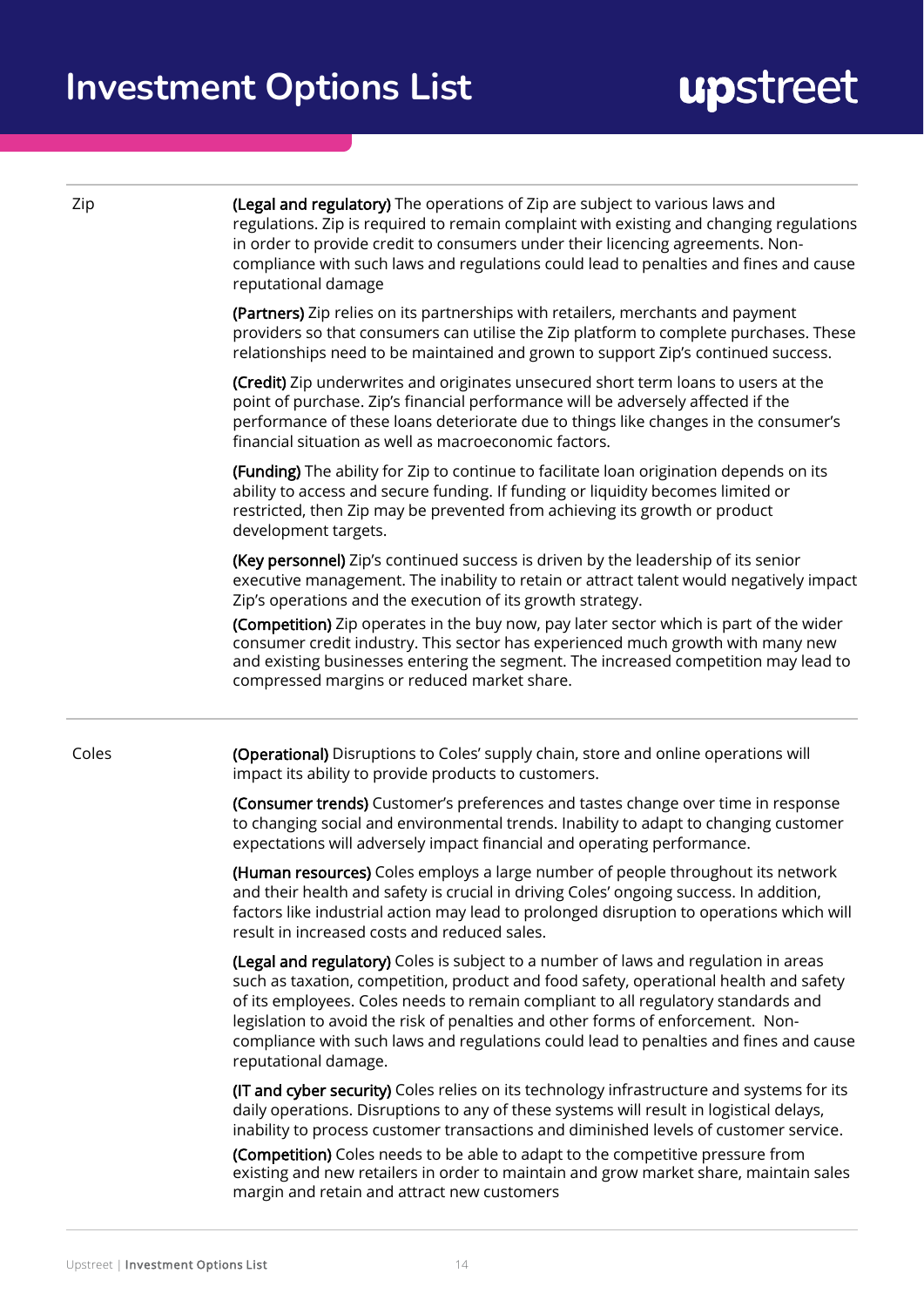| Booktopia | (Information Technology) Booktopia is highly reliant on its technological infrastructure<br>and systems. Any disruptions to its sales platform or databases (eg. system failures,<br>cyber attacks, security breaches, etc) will affect the performance of the company<br>through reduced internet traffic and sales as well as damage to the reputation of the<br>company.                   |
|-----------|-----------------------------------------------------------------------------------------------------------------------------------------------------------------------------------------------------------------------------------------------------------------------------------------------------------------------------------------------------------------------------------------------|
|           | (Inventory and distribution) Booktopia relies on its inventory management systems<br>and analytics to manage its inventory levels. It also relies on its warehouse distribution<br>centres to fulfil orders                                                                                                                                                                                   |
|           | from customers. Any disruptions to these processes may lead to reduced service<br>levels, reduced stock availability and delays in dispatch times.                                                                                                                                                                                                                                            |
|           | (Key personnel) Booktopia's ability to attract and retain experienced, skilled and high<br>performing talent will affect its ongoing success.                                                                                                                                                                                                                                                 |
|           | (Supply chain) Booktopia has a network of suppliers and partners who provide a broad<br>range of products. Booktopia's financial and operational performance will be adversely<br>affected if these suppliers or partners fail to deliver on their agreements or are<br>unwilling or unable to renew existing agreements.                                                                     |
|           | (Competition) Existing and new international and domestic retailers may compete<br>aggressively with Booktopia causing its market share and margins to diminish which<br>will adversely impact financial performance.                                                                                                                                                                         |
|           | (Consumer trends) Retail spending is generally discretionary in nature and changing<br>consumer preferences may affect the demand for Booktopia's products.                                                                                                                                                                                                                                   |
| Coinbase  | (Competition) Coinbase faces intense competition within the markets they are<br>operating in which could result in lower earnings in the future.                                                                                                                                                                                                                                              |
|           | (Volatility of crypto) Coinbase's revenue is dependent on crypto assets and the<br>broader crypto economy. High volatility in this market means operating results will<br>fluctuate significantly because of unpredictable movements within this space. Revenue<br>is dependent on the prices and volume of crypto, declines in either factor would<br>adversely impact business performance. |
|           | (IT and cyber security) Theft, leakage, corruption, or unavailability of critical<br>information (e.g. consumer data, employee data, product data) and systems could<br>lead to reputational damage, regulatory penalties or the inability to perform key<br>business processes.                                                                                                              |
|           | (Legal and regulatory) As a globally operating company, Coinbase is subject to various<br>laws and regulations. Non-compliance with such laws and regulations could lead to<br>penalties and fines and cause reputational damage. Additionally, crypto is an infant<br>industry that may be subject to new regulations that adversely affect Coinbase's<br>commercial success.                |
|           | (Third-party risk) Reliance on third-party providers for certain aspects of operations<br>may impair Coinbase's ability to support customers if any interruptions in these<br>services are experienced.                                                                                                                                                                                       |
|           | (Product and investment risk) Ongoing investment into new business, services, and<br>technologies is inherently risky and may harm Coinbase financial condition and<br>operating results.                                                                                                                                                                                                     |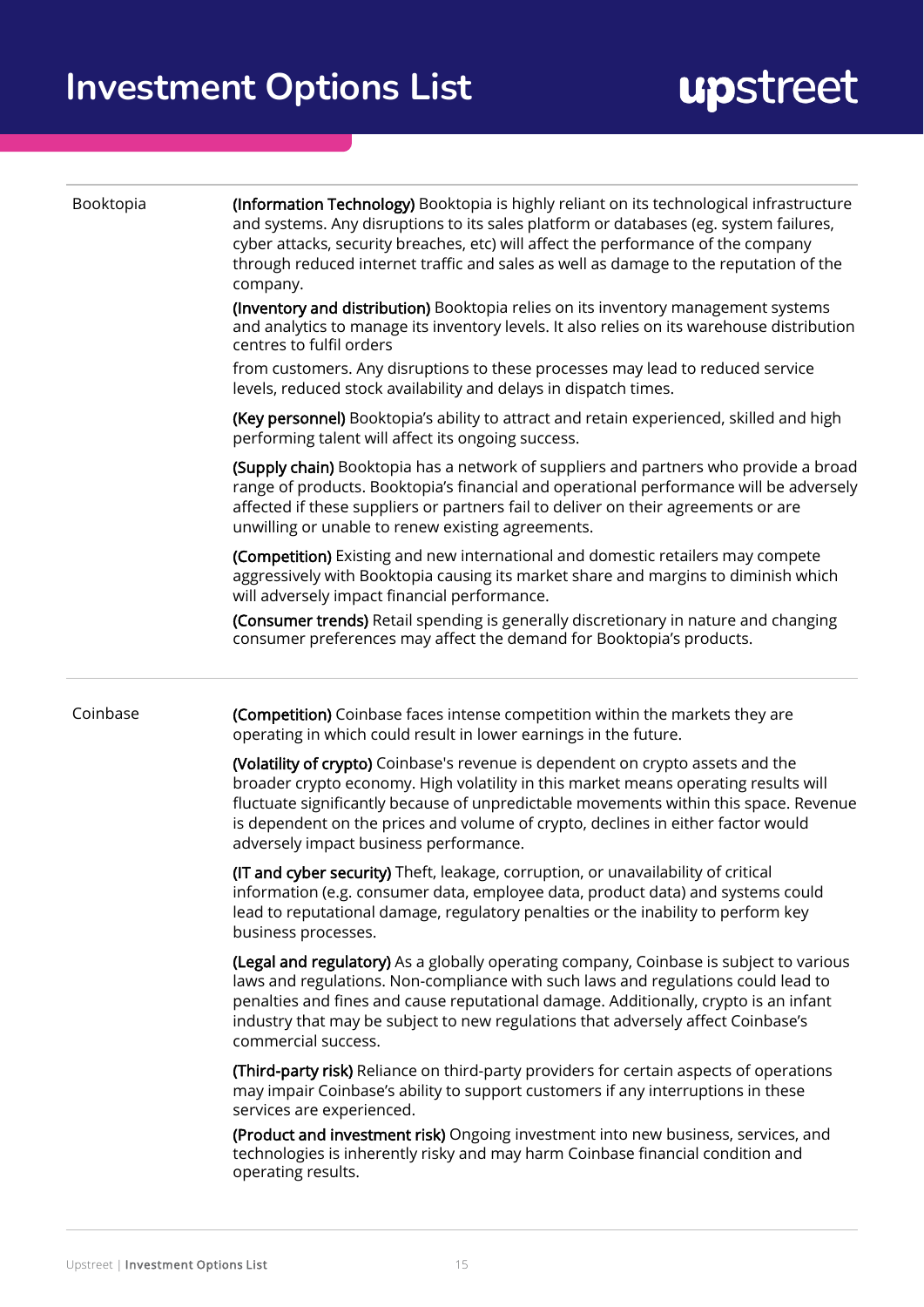| Amazon   | (Competition) Amazon sits in a rapidly evolving and competitive market. Competition<br>may secure better terms from vendors, adopt more aggressive pricing, and devote<br>more resources to technology, infrastructure, fulfilment, and marketing. As a result,<br>Amazon's products and service offerings may not be competitive in the future.                                                                                                                                                              |
|----------|---------------------------------------------------------------------------------------------------------------------------------------------------------------------------------------------------------------------------------------------------------------------------------------------------------------------------------------------------------------------------------------------------------------------------------------------------------------------------------------------------------------|
|          | (Product and investment risk) Ongoing investment into new business, services, and<br>technologies is inherently risky and may harm Amazon's financial condition and<br>operating results.                                                                                                                                                                                                                                                                                                                     |
|          | (Compliance) As a globally operating company, Amazon is subject to various laws and<br>regulations. Non-compliance with such laws and regulations could lead to penalties<br>and fines and cause reputational damage.                                                                                                                                                                                                                                                                                         |
|          | (Demand variability) Demand for products and services can fluctuate significantly for<br>many reasons, including seasonality, promotions, product launches, or unforeseeable<br>events. Failure to meet the variability in demand could significantly affect revenue and<br>future growth.                                                                                                                                                                                                                    |
|          | (Fraud and unlawful sellers) Amazon retains some liability for activities on their<br>platform and unlawful sellers can harm the business due to civil and criminal<br>judgments against Amazon. Additionally, the current 'A2Z Guarantee' reimburses<br>buyers for payments in certain situations and the cost of this program is expected to<br>grow as third-party sellers increase. Incurring liability or costs may impact the<br>performance of the business.                                           |
|          | (Intellectual property) Amazon's patents, trademarks, trade secrets, copyrights and<br>other intellectual property are of high value. Any inability to protect them could reduce<br>the value of their products, services, and brand, as well as their ability to compete in<br>the market. Additionally, Amazon has been subject to claims and legal proceedings<br>regarding alleged intellectual property infringements, these may result in significant<br>financial impacts depending on court outcomes. |
|          | (IT and cyber security) Theft, leakage, corruption, or unavailability of critical<br>information (e.g. consumer data, employee data, product data) and systems could<br>lead to reputational damage, regulatory penalties or the inability to perform key<br>business processes.                                                                                                                                                                                                                              |
| Alphabet | (Revenue mixture) A large majority of revenue is generated from advertising. Reduced<br>spending by advertisers, loss of partners, new and existing technologies that block ads<br>online could significantly impact business revenue.                                                                                                                                                                                                                                                                        |
|          | (Competition) Alphabet faces intense competition, failure to innovate and provide<br>products and services that are useful to users may cause them not to remain<br>competitive, impeding business and operating results. Additionally, increased<br>competition may impact Alphabet's historical revenue growth rate and historical<br>operating margin.                                                                                                                                                     |
|          | (Product and investment risk) Ongoing investment into new business, services, and<br>technologies is inherently risky and may harm Alphabet's financial condition and<br>operating results.                                                                                                                                                                                                                                                                                                                   |
|          |                                                                                                                                                                                                                                                                                                                                                                                                                                                                                                               |

(Intellectual property) Alphabet's patents, trademarks, trade secrets, copyrights and other intellectual property are of high value. Any inability to protect them could reduce the value of their products, services, and brand, as well as their ability to compete in the market.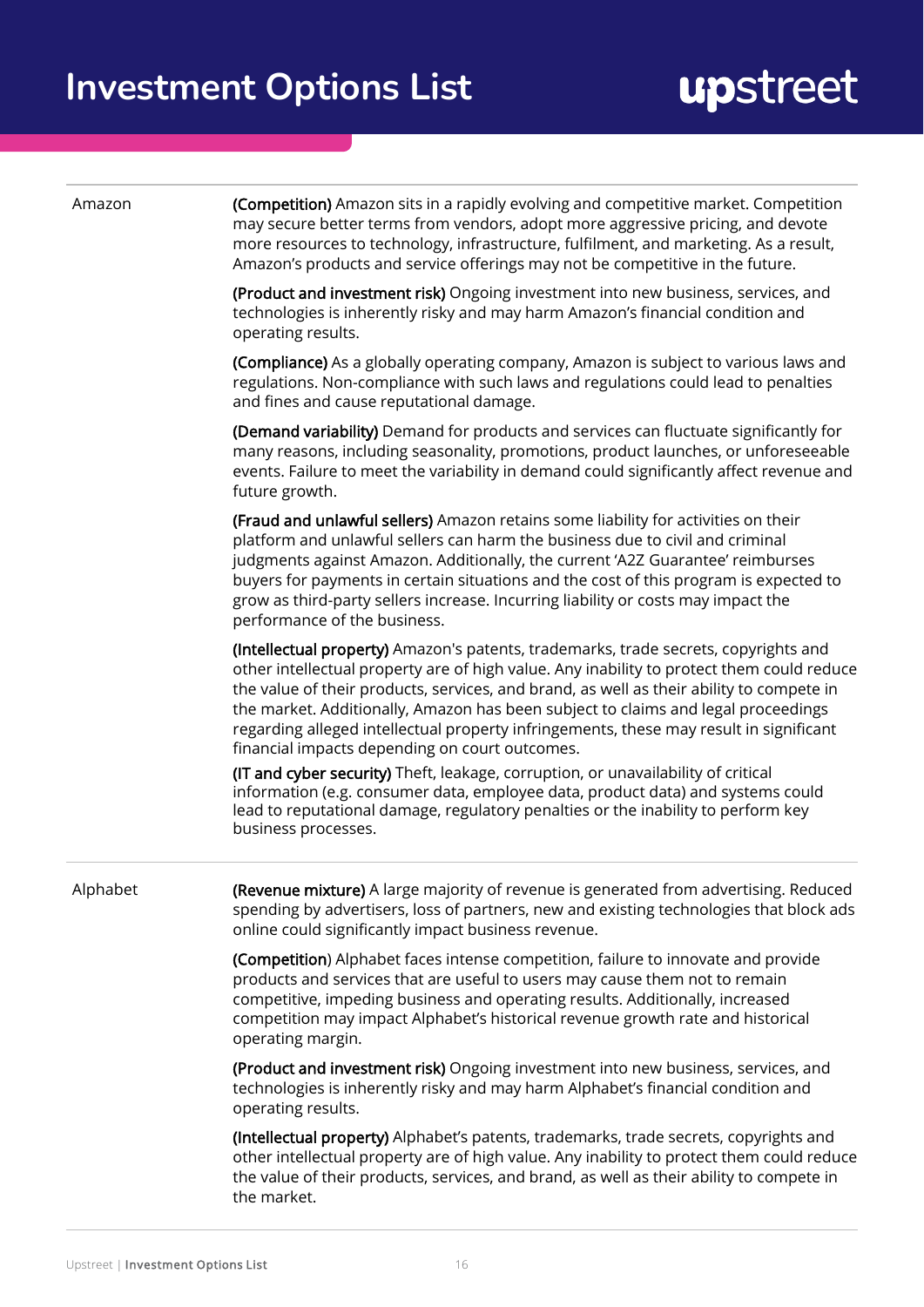| Alphabet<br>(cont.) | (Reputation) Business depends on strong a strong brand and reputation. Failing to<br>maintain and enhance this would hurt Alphabet's ability to expand its base of users,<br>advertisers, customers, content providers, and other partners.                                                                                                                                                                                                                                                                                                                                                                                                          |
|---------------------|------------------------------------------------------------------------------------------------------------------------------------------------------------------------------------------------------------------------------------------------------------------------------------------------------------------------------------------------------------------------------------------------------------------------------------------------------------------------------------------------------------------------------------------------------------------------------------------------------------------------------------------------------|
|                     | (IT and cyber security) Theft, leakage, corruption, or unavailability of critical<br>information (e.g. consumer data, employee data, product data) and systems could<br>lead to reputational damage, regulatory penalties or the inability to perform key<br>business processes.                                                                                                                                                                                                                                                                                                                                                                     |
|                     | (Compliance) As a globally operating company, Alphabet is subject to various laws and<br>regulations. Non-compliance with such laws and regulations could lead to penalties<br>and fines and cause reputational damage.                                                                                                                                                                                                                                                                                                                                                                                                                              |
|                     | (Platform content) Problematic content on Alphabet's platforms, including low-quality<br>user-generated content, web spam, content farms, and other violations of their<br>guidelines, could damage reputation and deter product use.                                                                                                                                                                                                                                                                                                                                                                                                                |
| Apple               | (Competition) Apple's products and services are offered in a highly competitive<br>market, characterised by aggressive price competition and resulting downward<br>pressure on gross margins, frequent introduction of new products and services, short<br>product life cycles, evolving industry standards, continual improvement in product<br>price and performance characteristics, rapid adoption of technological advancements<br>by competitors, and price sensitivity on the part of consumers and businesses. The<br>company's ability to compete through innovative new products, services and<br>technologies is key to continued growth. |
|                     | (Third party sellers) Apple distributes products through cellular network carriers,<br>wholesalers, retailers, and resellers. Performance is dependent on continued<br>engagement from sellers.                                                                                                                                                                                                                                                                                                                                                                                                                                                      |
|                     | (Product and investment risk) Ongoing investment into new business, services, and<br>technologies is inherently risky and may harm Apple's financial condition and<br>operating results. Additionally, inventories that become obsolete or exceed<br>anticipated demand represent a risk to company performance.                                                                                                                                                                                                                                                                                                                                     |
|                     | (Supply chain) Apple obtains specific components from single or limited sources and is<br>subject to significant supply and pricing risks. Many components, including those<br>available from multiple sources, are subject to industry-wide shortages and significant<br>commodity pricing fluctuations that could materially adversely affect Apple's financial<br>condition and operating results.                                                                                                                                                                                                                                                |
|                     | (Reliance on third parties) Nearly all of Apple's manufacturing is outsourced with<br>partners primarily located in Asia. Transportation and logistics management is also<br>outsourced. Such arrangements limit Apple's ability to respond to changing conditions<br>and product quality. Any failure of these partners to perform will have a negative<br>impact on Apple's cost or supply of components or finished goods.                                                                                                                                                                                                                        |
|                     | (Intellectual property) Apple's patents, trademarks, trade secrets, copyrights and other<br>intellectual property are of high value. Any inability to protect them could reduce the<br>value of their products, services, and brand, as well as their ability to compete in the<br>market. Additionally, Apple relies on access to third-party intellectual property, which<br>may not be available to the company on commercially reasonable terms or at all.                                                                                                                                                                                       |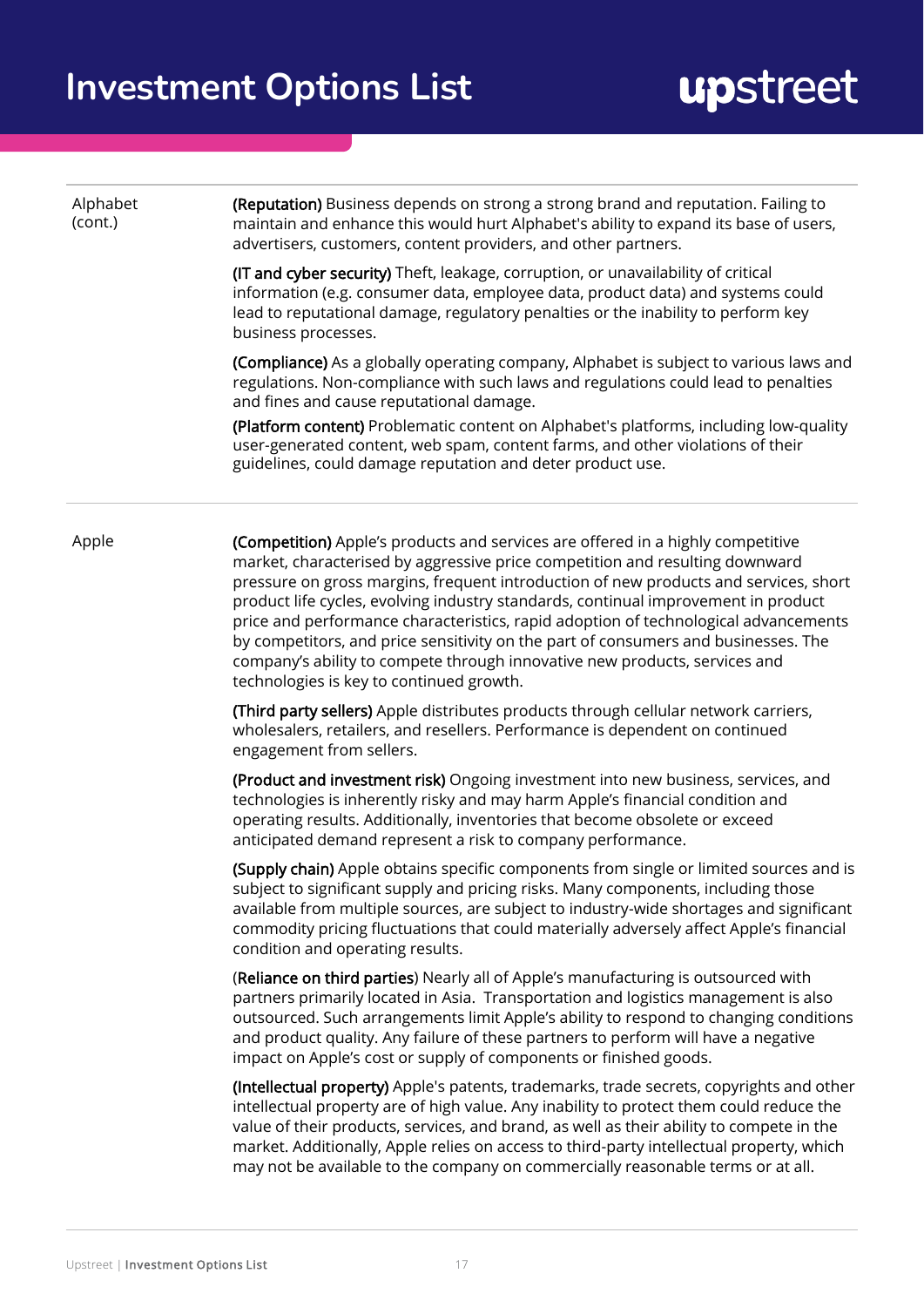| Apple<br>(cont.)              | (IT and cyber security) Theft, leakage, corruption, or unavailability of critical<br>information (e.g. consumer data, employee data, product data) and systems could<br>lead to reputational damage, regulatory penalties or the inability to perform key<br>business processes.                                                                                                                                                  |
|-------------------------------|-----------------------------------------------------------------------------------------------------------------------------------------------------------------------------------------------------------------------------------------------------------------------------------------------------------------------------------------------------------------------------------------------------------------------------------|
|                               | (Compliance) As a globally operating company, Apple is subject to various laws and<br>regulations. Non-compliance with such laws and regulations could lead to penalties<br>and fines and cause reputational damage.                                                                                                                                                                                                              |
|                               | (Key personnel) Company performance is highly dependent on its employees and their<br>talents. Failure to attract and retain talent may impede business goals and activities.                                                                                                                                                                                                                                                     |
| Berkshire<br>Hathaway         | (IT and cyber security) Theft, leakage, corruption, or unavailability of critical<br>information (e.g. consumer data, employee data, product data) and systems could<br>lead to reputational damage, regulatory penalties or the inability to perform key<br>business processes.                                                                                                                                                  |
|                               | (Key personnel) Company performance is highly dependent on its employees and their<br>talents. Failure to attract and retain talent may impede business goals and activities.                                                                                                                                                                                                                                                     |
|                               | (Equity reliance) Investments are concentrated in equity securities, a significant decline<br>in fair value in these assets may produce a material decline in shareholder equity and<br>Berkshire's consolidated earnings. Given Berkshire's large ownership in insurance<br>subsidiaries, a decline in equity prices may also impact their claims-paying ability and<br>ability to write new insurances within these businesses. |
|                               | (Competition) Berkshire's investment subsidiaries face intense competition within the<br>markets they are operating in which could result in lower earnings in the future.                                                                                                                                                                                                                                                        |
|                               | (Compliance) As a globally operating company, Berkshire is subject to various laws and<br>regulations. Non-compliance with such laws and regulations could lead to penalties<br>and fines and cause reputational damage.                                                                                                                                                                                                          |
|                               | (Unforeseen insurance event) A large interest in insurance companies exposes<br>Berkshire Hathaway to the potential to experience significant loss from a single<br>catastrophic event as a result of a natural disaster or man-made catastrophes such as<br>terrorism or cyber-attacks.                                                                                                                                          |
| The Walt<br>Disney<br>Company | (Consumer trends) Changes in consumer consumption patterns and technology may<br>affect the demand for Disney products, the manner in which they are distributed, and<br>how products make revenue.                                                                                                                                                                                                                               |
|                               | (Competition) Disney faces intense competition within the markets they are operating<br>in which could result in lower earnings in the future.                                                                                                                                                                                                                                                                                    |
|                               | (Intellectual property) Disney's patents, trademarks, trade secrets, copyrights and<br>other intellectual property are of high value. Any inability to protect them could reduce<br>the value of their products, services, and brand, as well as their ability to compete in<br>the market.                                                                                                                                       |
|                               | (IT and cyber security) Theft, leakage, corruption, or unavailability of critical<br>information (e.g. consumer data, employee data, product data) and systems could<br>lead to reputational damage, regulatory penalties or the inability to perform key<br>business processes.                                                                                                                                                  |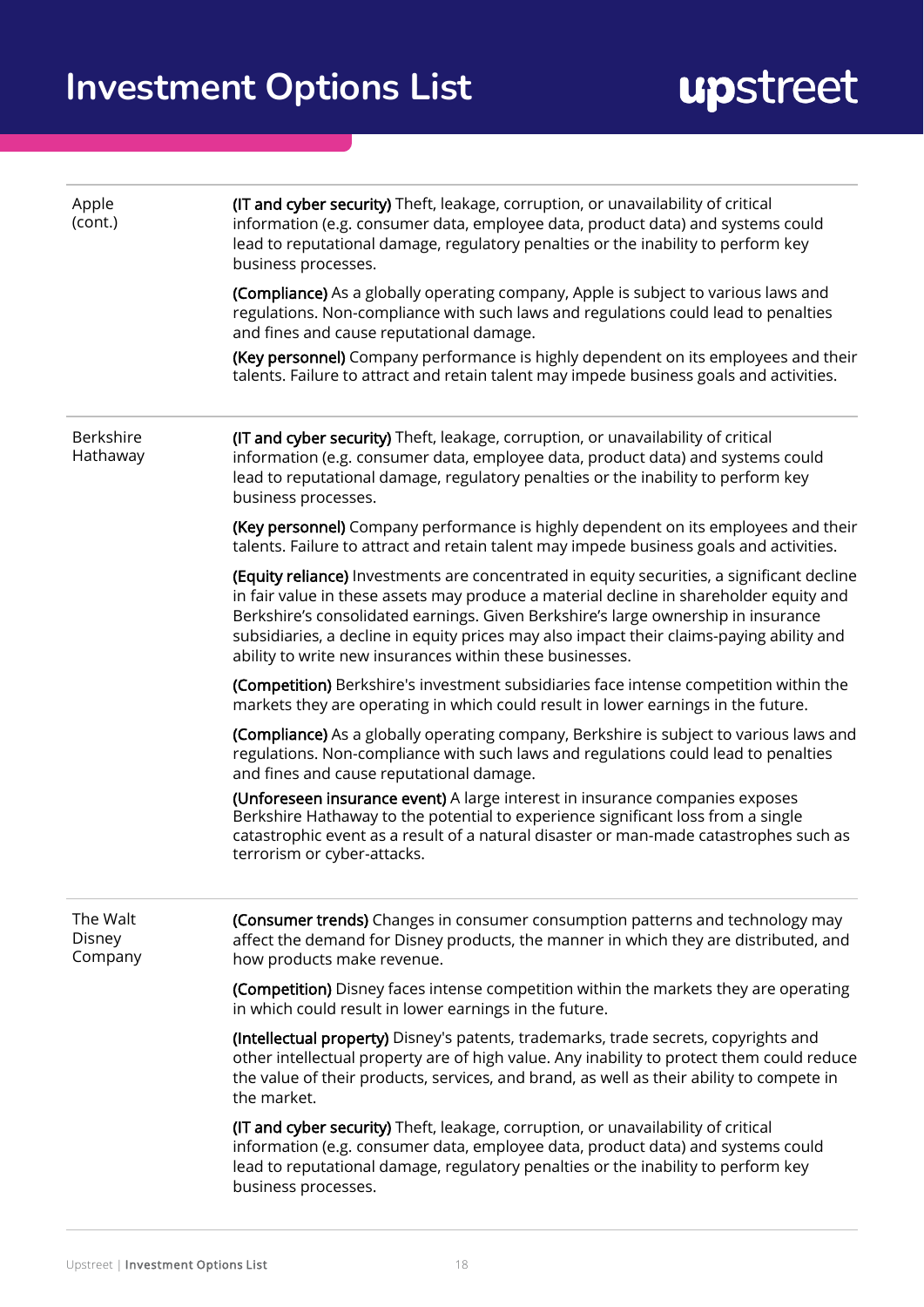| The Walt<br>Disney<br>Company<br>(cont.) | (Product and investment risk) Ongoing investment into new business, products, and<br>technologies is inherently risky and may harm Disney's financial condition and<br>operating results.<br>(Legal and regulatory) As a globally operating company, Disney is subject to various<br>laws and regulations. Non-compliance with such laws and regulations could lead to<br>penalties and fines and cause reputational damage                                                                                                                                                                                                                          |
|------------------------------------------|------------------------------------------------------------------------------------------------------------------------------------------------------------------------------------------------------------------------------------------------------------------------------------------------------------------------------------------------------------------------------------------------------------------------------------------------------------------------------------------------------------------------------------------------------------------------------------------------------------------------------------------------------|
| Facebook                                 | (Competition) Facebook faces intense competition within the markets they are<br>operating in which could result in lower earnings in the future.                                                                                                                                                                                                                                                                                                                                                                                                                                                                                                     |
|                                          | (User engagement) Failure to retain and add new users or a decrease in engagement<br>levels will significantly impact Facebook's financial results.                                                                                                                                                                                                                                                                                                                                                                                                                                                                                                  |
|                                          | (Revenue mixture) Nearly all revenue is generated from advertising. Reduced<br>spending by advertisers, loss of partners, new and existing technologies that block ads<br>online would significantly impact business revenue.                                                                                                                                                                                                                                                                                                                                                                                                                        |
|                                          | (User targeting) Facebook's advertising revenue is dependent on analysing user data<br>that allows for targeted advertising. Changes in the regulatory environment, third-<br>party mobile operating systems, and browsers could limit the availability of such data<br>which could affect advertising revenue.                                                                                                                                                                                                                                                                                                                                      |
|                                          | (Reliance on third parties) Facebook's growth, engagement and monetisation on<br>mobile devices is dependent on effective operations with mobile operating systems,<br>networks, technologies, products, and standards that they do not control.                                                                                                                                                                                                                                                                                                                                                                                                     |
|                                          | (Product and investment risk) Ongoing investment into new business, services, and<br>technologies is inherently risky and may harm Facebook's financial condition and<br>operating results.                                                                                                                                                                                                                                                                                                                                                                                                                                                          |
|                                          | (Reputation) Unfavourable publicity regarding, for example, privacy practices, terms of<br>service, advertising policies, product changes, product quality, litigation or regulatory<br>activity, government surveillance, the actions of advertisers, the actions the use of<br>products or services for illicit or objectionable ends, the substance or enforcement of<br>community standards, the actions of users, the quality and integrity of content shared<br>on the platform, or the actions of other companies that provide similar services to<br>Facebooks, has in the past, and could in the future, adversely affect their reputation. |
|                                          | (Legal and regulatory) As a globally operating company, Facebook is subject to various<br>laws and regulations. Non-compliance with such laws and regulations could lead to<br>penalties and fines and cause reputational damage.                                                                                                                                                                                                                                                                                                                                                                                                                    |
|                                          | (IT and cyber security) Theft, leakage, corruption, or unavailability of critical<br>information (e.g. consumer data, employee data, product data) and systems could<br>lead to reputational damage, regulatory penalties or the inability to perform key<br>business processes.                                                                                                                                                                                                                                                                                                                                                                     |
| eBay                                     | (Competition) eBay faces intense competition within the markets they are operating in<br>which could result in lower earnings in the future.                                                                                                                                                                                                                                                                                                                                                                                                                                                                                                         |
|                                          | (Product and investment risk) Ongoing investment into new business, services, and<br>technologies is inherently risky and may harm eBay's financial condition and operating<br>results.                                                                                                                                                                                                                                                                                                                                                                                                                                                              |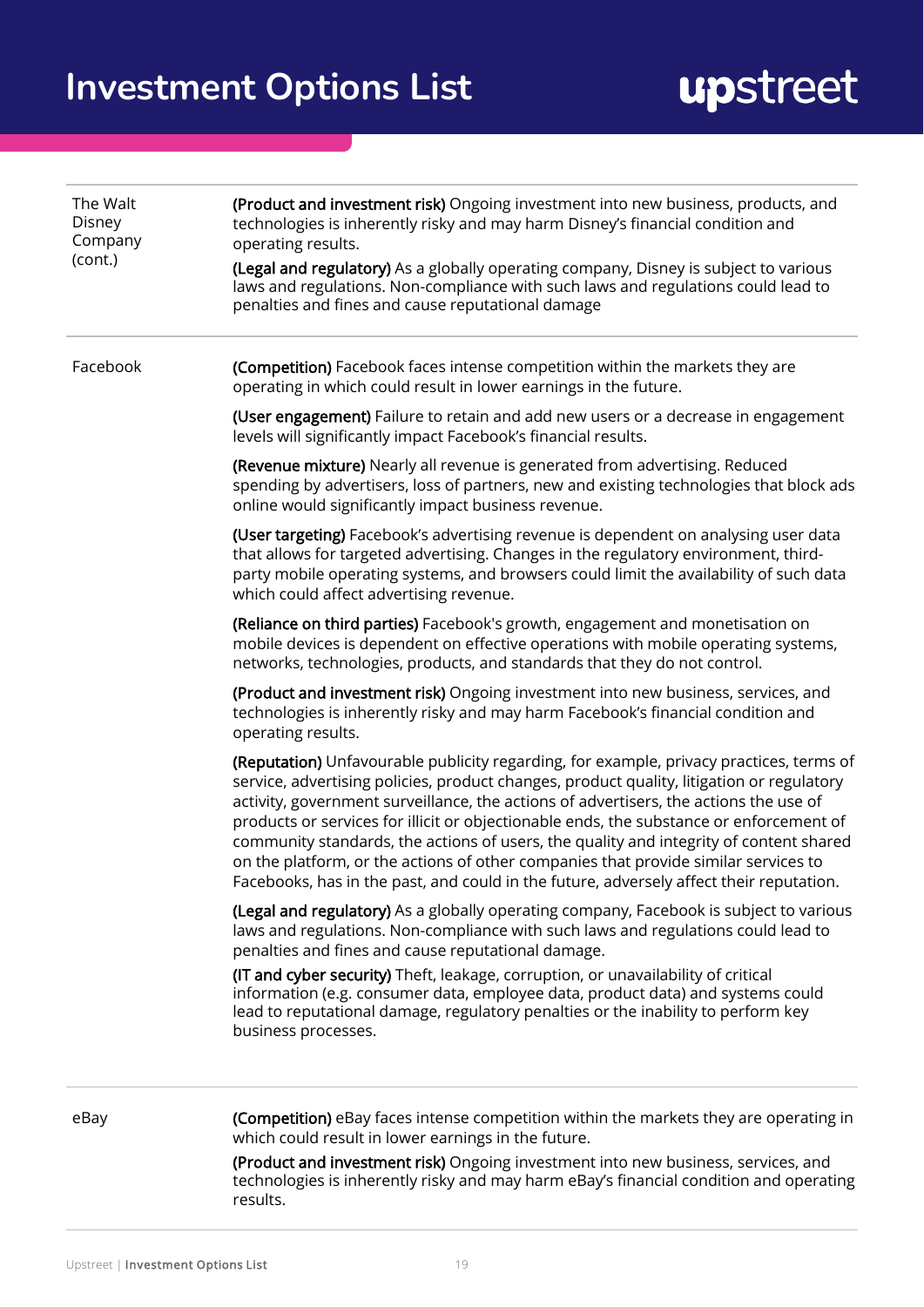eBay (cont.) **(Compliance)** As a globally operating company, eBay is subject to various laws and regulations. Non-compliance with such laws and regulations could lead to penalties and fines and cause reputational damage.

> (Fraud and unlawful sellers) eBay retains some liability for activities on their platform and unlawful sellers can harm the business due to civil and criminal judgments against eBay. Additionally, the current 'eBay Money Back Guarantee' reimburses buyers for payments in certain situations and the cost of this program is expected to grow with the platform. Incurring liability or costs may impact the performance of the business.

(Intellectual property) eBay's patents, trademarks, trade secrets, copyrights and other intellectual property are of high value. Any inability to protect them could reduce the value of their products, services, and brand, as well as their ability to compete in the market.

(IT and cyber security) Theft, leakage, corruption, or unavailability of critical information (e.g. consumer data, employee data, product data) and systems could lead to reputational damage, regulatory penalties or the inability to perform key business processes.

#### The Coca-Cola Company (Execution risk) Inability to realise economic benefits from productivity initiatives, including Coca-Cola's reorganisation and related strategic realignment initiatives, or failure to manage possible negative consequences, could adversely impact business operations.

(Personnel risk) Company performance is highly dependent on its employees and their talents. Failure to attract and retain talent may impede business goals and activities.

(Competition) Coca-Cola faces intense competition within the markets they are operating in which could result in lower earnings in the future.

(Labour risk) Failure to renew collective bargaining agreements on satisfactory terms or bottling partners experience strikes, work stoppages or labour unrest will materially impact business operations.

(Product and investment risk) Ongoing investment into new business, services, and technologies is inherently risky and may harm Coca-Cola financial condition and operating results.

(Supply and raw ingredients) Increases in cost, disruption of supply or shortage of ingredients, other raw materials, aluminium cans and other containers could harm business activity and operating margin.

(Health concerns) Increased obesity and other health-related concerns may reduce demand for some of Coca-Cola's products.

(Reputations) Negative publicity concerning product safety or quality, workplace and human rights, corporate reputation and social license may impact business performance.

(Compliance) As a globally operating company, Coca-Cola is subject to various laws and regulations. Non-compliance with such laws and regulations could lead to penalties and fines and cause reputational damage.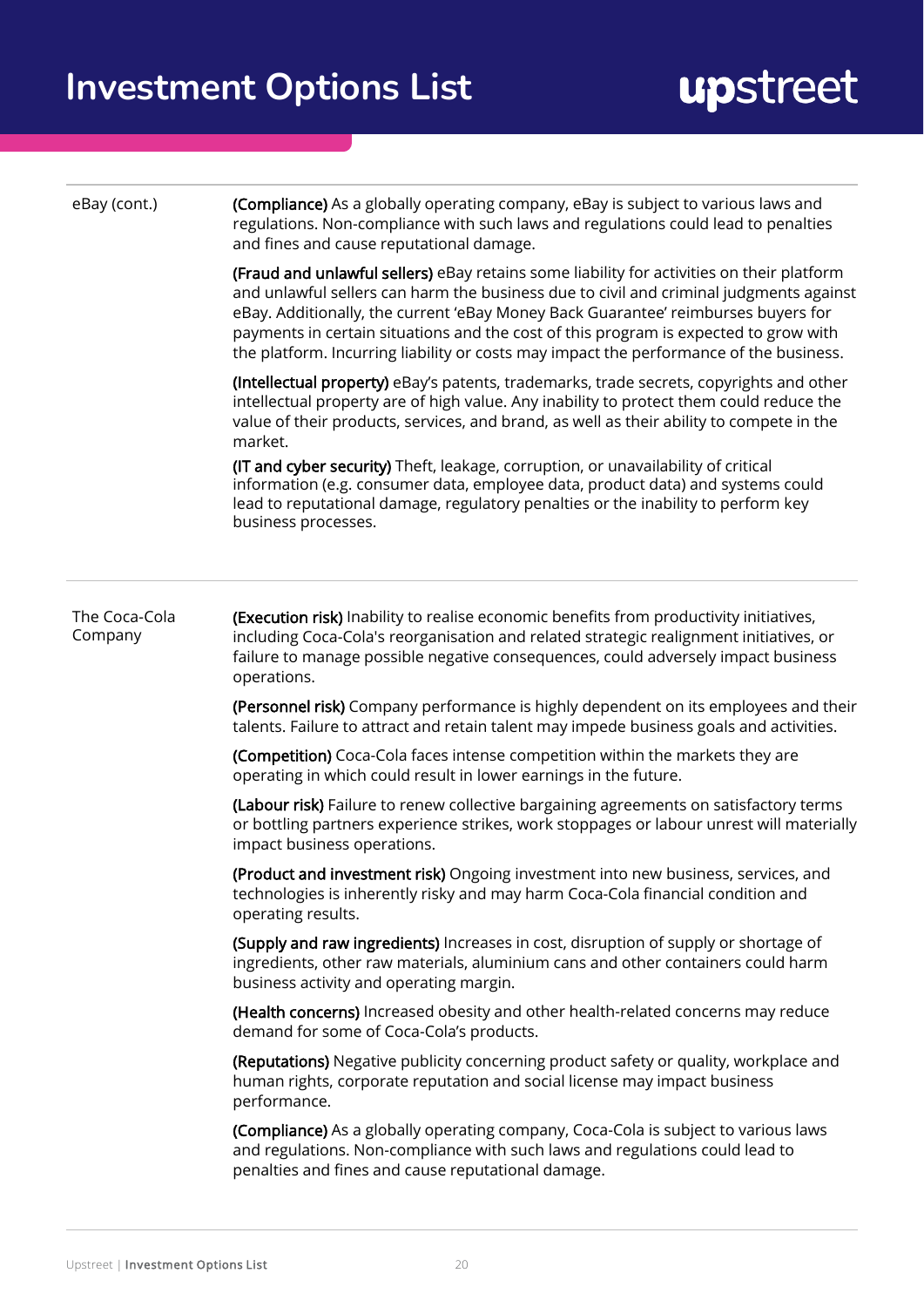| The Coca-Cola<br>Company<br>(cont.) | (IT and cyber security) Theft, leakage, corruption, or unavailability of critical<br>information (e.g. consumer data, employee data, product data) and systems could<br>lead to reputational damage, regulatory penalties or the inability to perform key<br>business processes.<br>(Water scarcity) Water is the main ingredient in substantially all of Coca-Cola's<br>products. As the water demand continues to increase around the world, and as water<br>becomes scarcer and the quality of available water deteriorates, the Coca-Cola system<br>may incur higher costs or face capacity constraints and the possibility of reputational<br>damage, which could adversely affect Coca-Cola's profitability or net operating<br>revenues in the long run. |
|-------------------------------------|-----------------------------------------------------------------------------------------------------------------------------------------------------------------------------------------------------------------------------------------------------------------------------------------------------------------------------------------------------------------------------------------------------------------------------------------------------------------------------------------------------------------------------------------------------------------------------------------------------------------------------------------------------------------------------------------------------------------------------------------------------------------|
| Spotify                             | (Competition) Spotify faces intense competition within the markets they are operating<br>in which could result in lower earnings in the future.                                                                                                                                                                                                                                                                                                                                                                                                                                                                                                                                                                                                                 |
|                                     | (Compliance) As a globally operating company, Spotify is subject to various laws and<br>regulations. Non-compliance with such laws and regulations could lead to penalties<br>and fines and cause reputational damage. Changes in regulation throughout the world<br>may also affect business performance.                                                                                                                                                                                                                                                                                                                                                                                                                                                      |
|                                     | (Execution risk) Failure in Spotify's efforts to attract and retain members through new<br>and current initiatives will significantly affect business performance.                                                                                                                                                                                                                                                                                                                                                                                                                                                                                                                                                                                              |
|                                     | (International expansion) Spotify's continued expansion into additional international<br>markets comes with increased difficulties to obtain rights to stream content on<br>favourable terms. Licensing terms offered vary between geographic markets, and<br>expansion requires substantial investments of time, capital and other resources but<br>may not yield commercial success.                                                                                                                                                                                                                                                                                                                                                                          |
|                                     | (IT and cyber security) Theft, leakage, corruption, or unavailability of critical<br>information (e.g. consumer data, employee data, product data) and systems could<br>lead to reputational damage, regulatory penalties or the inability to perform key<br>business processes.                                                                                                                                                                                                                                                                                                                                                                                                                                                                                |
|                                     | (Consumer engagement) Failure to tailor user experience based on advanced data<br>analytics systems and proprietary algorithms will diminish Spotify's competitive<br>advantage.                                                                                                                                                                                                                                                                                                                                                                                                                                                                                                                                                                                |
|                                     | (Revenue mixture) Spotify relies on advertising revenue to monetise its service.<br>Reduced spending by advertisers and loss of partners, new and existing, would<br>significantly impact business revenue.                                                                                                                                                                                                                                                                                                                                                                                                                                                                                                                                                     |
|                                     | (Product and investment risk) Ongoing investment into new products that deliver non-<br>music content is inherently risky and may result in damages to the company financial<br>performance.                                                                                                                                                                                                                                                                                                                                                                                                                                                                                                                                                                    |
|                                     | (Liability) Spotify may be subject to disputes or liabilities associated with content made<br>on its platform that impacts business performance.                                                                                                                                                                                                                                                                                                                                                                                                                                                                                                                                                                                                                |
|                                     | (Key personnel) Company performance is highly dependent on its employees and their<br>talents. Failure to attract and retain talent may impede business goals and activities.                                                                                                                                                                                                                                                                                                                                                                                                                                                                                                                                                                                   |
|                                     | (Third party risk) Spotify depends on third-party licenses for the majority of the<br>content streamed on the platform. Changes or loss of access to these licenses will<br>materially impact business operating results and financial condition.                                                                                                                                                                                                                                                                                                                                                                                                                                                                                                               |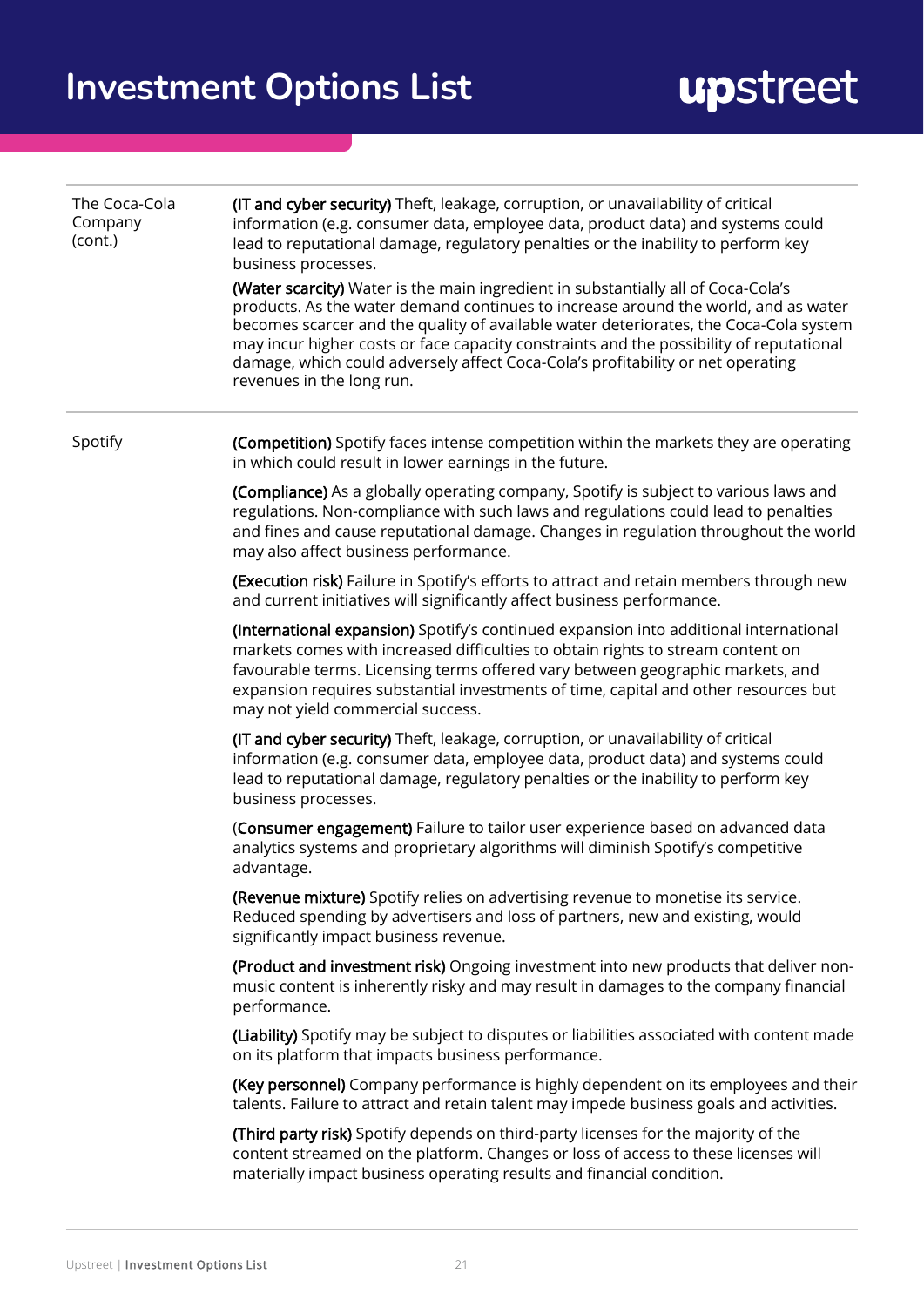| Spotify (cont.) | (Intellectual property) Spotify's patents, trademarks, trade secrets, copyrights and<br>other intellectual property are of high value. Any inability to protect them could reduce<br>the value of their products, services, and brand, as well as their ability to compete in<br>the market. Additionally, infringements or other violations from intellectual property<br>disputes could harm business results   |
|-----------------|-------------------------------------------------------------------------------------------------------------------------------------------------------------------------------------------------------------------------------------------------------------------------------------------------------------------------------------------------------------------------------------------------------------------|
| Microsoft       | (Competition) Microsoft faces intense competition within the markets they are<br>operating in which could result in lower earnings in the future.                                                                                                                                                                                                                                                                 |
|                 | (Compliance) As a globally operating company, Microsoft is subject to various laws and<br>regulations. Non-compliance with such laws and regulations could lead to penalties<br>and fines and cause reputational damage. Changes in regulation throughout the world<br>may also affect business performance.                                                                                                      |
|                 | (Execution risk) Increased focus on cloud-based services presents execution and<br>competitive risks. Microsoft is deploying significant resources to develop their cloud<br>strategy, success depends on the level of adoption in offerings such as Azure, Azure<br>Stack, Azure IoT Edge, and Azure Sphere. Failure to establish sufficient market share to<br>achieve scale will undermine business objectives |
|                 | (Product and investment risk) Ongoing investment into new business, services, and<br>technologies is inherently risky and may harm Microsoft's financial condition and<br>operating results.                                                                                                                                                                                                                      |
|                 | (IT and cyber security) Theft, leakage, corruption, or unavailability of critical<br>information (e.g. consumer data, employee data, product data) and systems could<br>lead to reputational damage, regulatory penalties or the inability to perform key<br>business processes.                                                                                                                                  |
|                 | (Quality and supply problems) Microsoft's hardware products such as Xbox, Surface<br>and phones may have defects in their design manufacturing or associated software.<br>Microsoft could incur significant expenses, lost revenue, and reputational harm as a<br>result of recalls, safety alerts, or product liability claims.                                                                                  |
|                 | (Intellectual property) Microsoft's patents, trademarks, trade secrets, copyrights and<br>other intellectual property are of high value. Any inability to protect them could reduce<br>the value of their products, services, and brand, as well as their ability to compete in<br>the market.                                                                                                                    |
|                 | (Reputation) Damage to reputation due to new features, products, services, or terms<br>of service that is not liked, decisions regarding user privacy, data practices, or content<br>and, data breaches, compliance failures or actions of partners or individuals, may<br>affect Microsoft's ability to attract and retain customers.                                                                            |
|                 | (Key personnel) Company performance is highly dependent on its employees and their<br>talents. Failure to attract and retain talent may impede business goals and activities.                                                                                                                                                                                                                                     |
| McDonald's      | (Execution risk) Inability to realise economic benefits from productivity initiatives,<br>including McDonald's new 'Accelerating the Arches' strategy, or failure to manage<br>possible negative consequences, could adversely impact business operations.                                                                                                                                                        |
|                 | (Competition) McDonald's faces intense competition within the markets they are<br>operating in which could result in lower earnings in the future.                                                                                                                                                                                                                                                                |
|                 | (Consumer trends) Failure to recognise or anticipate evolving consumer preferences<br>will inhibit effective pricing, promotional and marketing plans, damaging business<br>performance.                                                                                                                                                                                                                          |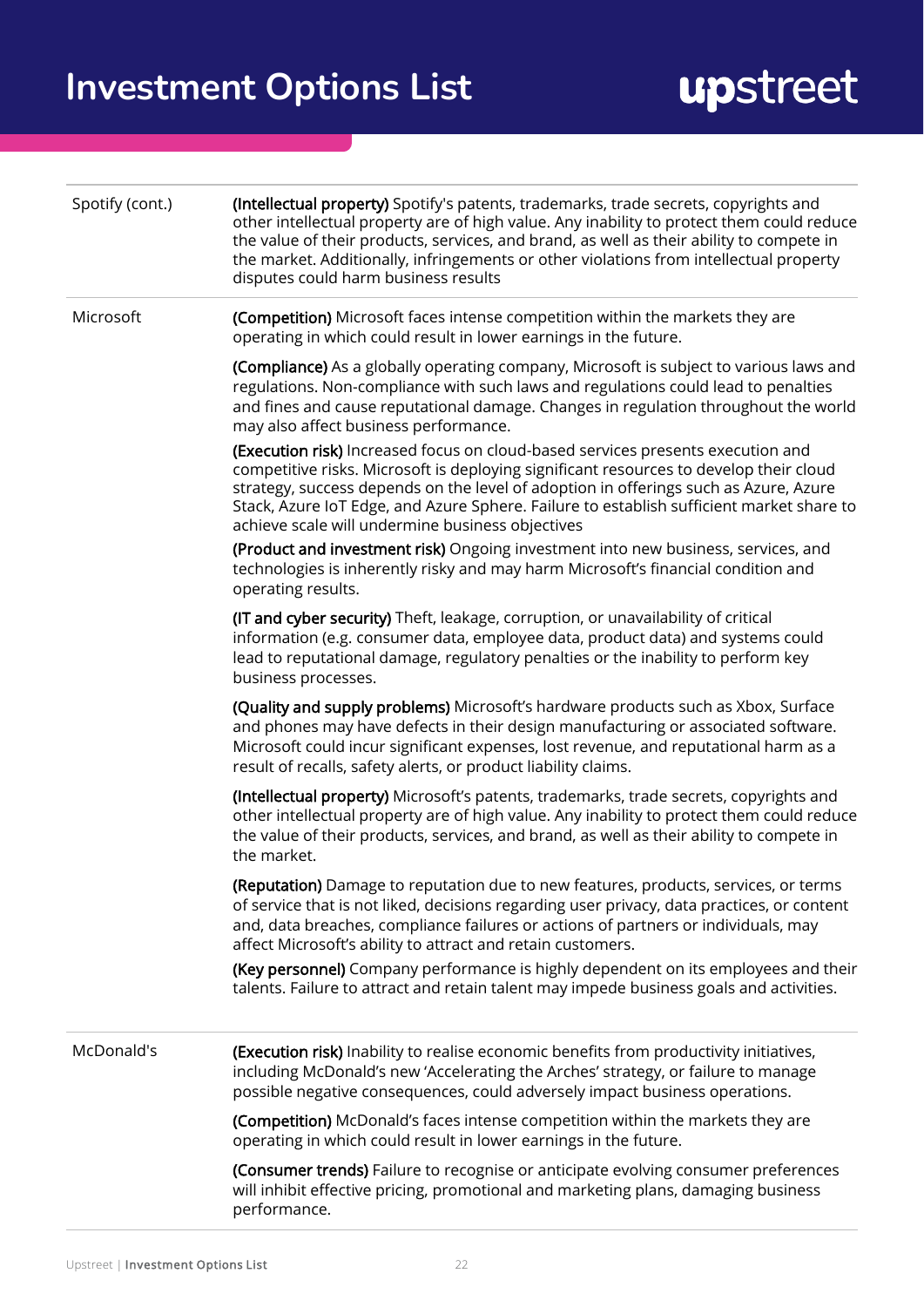| McDonald's<br>(cont.) | (Product and investment risk) Ongoing investment into new technologies is inherently<br>risky and may harm McDonald's financial condition and operating results.<br>(Intellectual property) McDonald's patents, trademarks, trade secrets, copyrights and<br>other intellectual property are of high value. Any inability to protect them could reduce<br>the value of their products, services, and brand, as well as their ability to compete in<br>the market.                                                                                                                                                                                                                               |
|-----------------------|-------------------------------------------------------------------------------------------------------------------------------------------------------------------------------------------------------------------------------------------------------------------------------------------------------------------------------------------------------------------------------------------------------------------------------------------------------------------------------------------------------------------------------------------------------------------------------------------------------------------------------------------------------------------------------------------------|
|                       | (Legal and regulatory) As a globally operating company, McDonald's is subject to<br>various laws and regulations. Non-compliance with such laws and regulations could<br>lead to penalties and fines and cause reputational damage.                                                                                                                                                                                                                                                                                                                                                                                                                                                             |
|                       | (Supply chain) McDonald depends on the effectiveness of its supply chain<br>management to reliably supply quality product on favourable terms. Some products<br>have limited supplies, which increases reliance on those suppliers. Supply chain<br>interruptions, as a result of shortages and transportation issues or unexpected<br>increases in demand and prices, can significantly affect company performance.<br>(Franchise model) McDonald's success is reliant on the cooperation and proper day-to-<br>day management of their franchisees. Failure to implement major company initiatives,<br>food safety or operational standards could affect brand image, reputation, and overall |
|                       | company performance.<br>(IT and cyber security) Theft, leakage, corruption, or unavailability of critical<br>information (e.g. consumer data, employee data, product data) and systems could<br>lead to reputational damage, regulatory penalties or the inability to perform key<br>business processes.                                                                                                                                                                                                                                                                                                                                                                                        |
| Netflix               | (Competition) Netflix faces intense competition within the markets they are operating<br>in which could result in lower earnings in the future.                                                                                                                                                                                                                                                                                                                                                                                                                                                                                                                                                 |
|                       | (Compliance) As a globally operating company, Netflix is subject to various laws and<br>regulations. Non-compliance with such laws and regulations could lead to penalties<br>and fines and cause reputational damage. Changes in regulation throughout the world<br>may also affect business performance.                                                                                                                                                                                                                                                                                                                                                                                      |
|                       | (Execution risk) Failure in Netflix's efforts to attract and retain members through new<br>and current initiatives will significantly affect business performance.                                                                                                                                                                                                                                                                                                                                                                                                                                                                                                                              |
|                       | (Liability) Netflix produces and distributes content that may make them liable for<br>negligence, copyright and trademark infringement, or other claims based on the<br>nature of the content of materials they acquire, produce, license and/or distribute.                                                                                                                                                                                                                                                                                                                                                                                                                                    |
|                       | (Third party risk) Netflix's growth, engagement and monetisation on devices is<br>dependent on effective operations with operating systems, networks, technologies,<br>products, and standards that they do not control.                                                                                                                                                                                                                                                                                                                                                                                                                                                                        |
|                       | (IT and cyber security) Theft, leakage, corruption, or unavailability of critical<br>information (e.g. consumer data, employee data, product data) and systems could<br>lead to reputational damage, regulatory penalties or the inability to perform key<br>business processes.                                                                                                                                                                                                                                                                                                                                                                                                                |
|                       | (Intellectual property) Netflix's patents, trademarks, trade secrets, copyrights and<br>other intellectual property are of high value. Any inability to protect them could reduce<br>the value of their products, services, and brand, as well as their ability to compete in<br>the market.                                                                                                                                                                                                                                                                                                                                                                                                    |
|                       | (Personnel risk) Company performance is highly dependent on its employees and their<br>talents. Failure to attract and retain talent may impede business goals and activities.                                                                                                                                                                                                                                                                                                                                                                                                                                                                                                                  |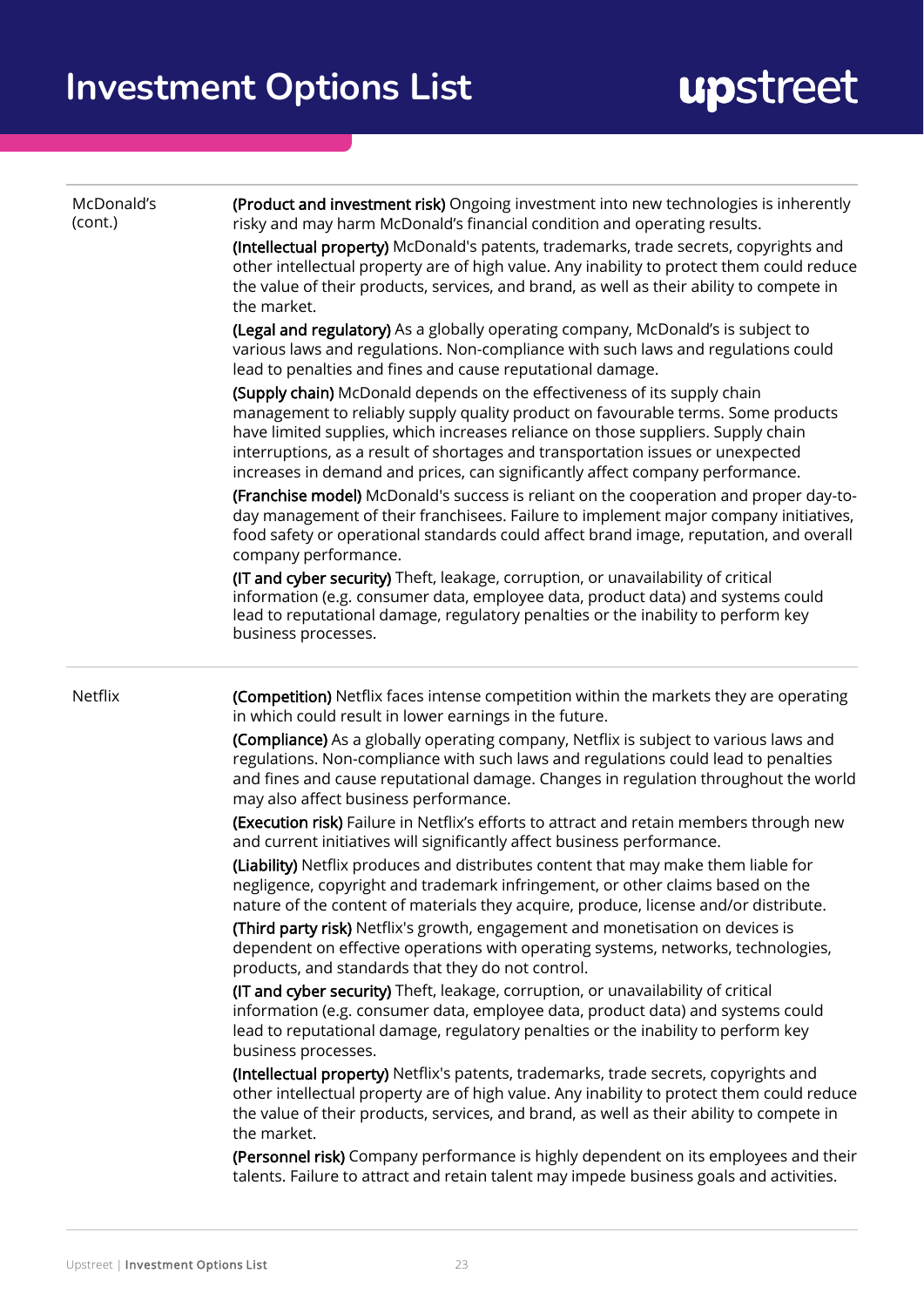Nike **(Consumer trends and spending cycles)** The apparel industry is exposed to changes in discretionary spending and consumer confidence. Economic shocks could cause sudden and unexpected changes to consumer demand.

> (Competitive and retail environment) Strategic alliances among competitors and/or retailers, increase in retailer private label and intense competition for consumers, production capacity, and promotion partnerships between well-established industry peers and new market entrants pose a substantial risk to Nike.

(Business partner risks) Nike interacts and enters into partnerships with various third parties, such as athletes, creative partners, innovation partners, retail partners or suppliers of goods or services. This poses a risk to company performance and reputation.

(Key personnel) Company performance is highly dependent on its employees and their talents. Failure to attract and retain talent may impede business goals and activities.

(Media and stakeholder activities) Adverse or inaccurate media coverage on products or business practices as well as negative social media discussion may significantly harm Nike's reputation and brand image, lead to public misperception of the company's business performance and eventually result in a sales slowdown. Additionally, activities of key stakeholders could cause reputational damage, distract top management, and disrupt business activities.

(IT and cyber security) Theft, leakage, corruption, or unavailability of critical information (e.g. consumer data, employee data, product data) and systems could lead to reputational damage, regulatory penalties or the inability to perform key business processes.

(Intellectual property) Nike's patents, trademarks, trade secrets, copyrights and other intellectual property are of high value. Any inability to protect them could reduce the value of their products, services, and brand, as well as their ability to compete in the market.

(Project risk) Inadequate project planning and controlling as well as executional mistakes or ineffective change management could cause inefficiencies, delays, or business disruption, resulting in higher costs and sales shortfalls.

(Tax and custom regulations) Numerous laws and regulations regarding customs and taxes, as well as changes in such laws and regulations, affect the company's business practices worldwide. Non-compliance with regulations concerning product imports (including calculation of customs values), intercompany transactions or income taxes could lead to substantial financial penalties and additional costs as well as negative media coverage and, therefore reputational damage.

(Compliance) As a globally operating company, Nike is subject to various laws and regulations. Non-compliance with such laws and regulations could lead to penalties and fines and cause reputational damage.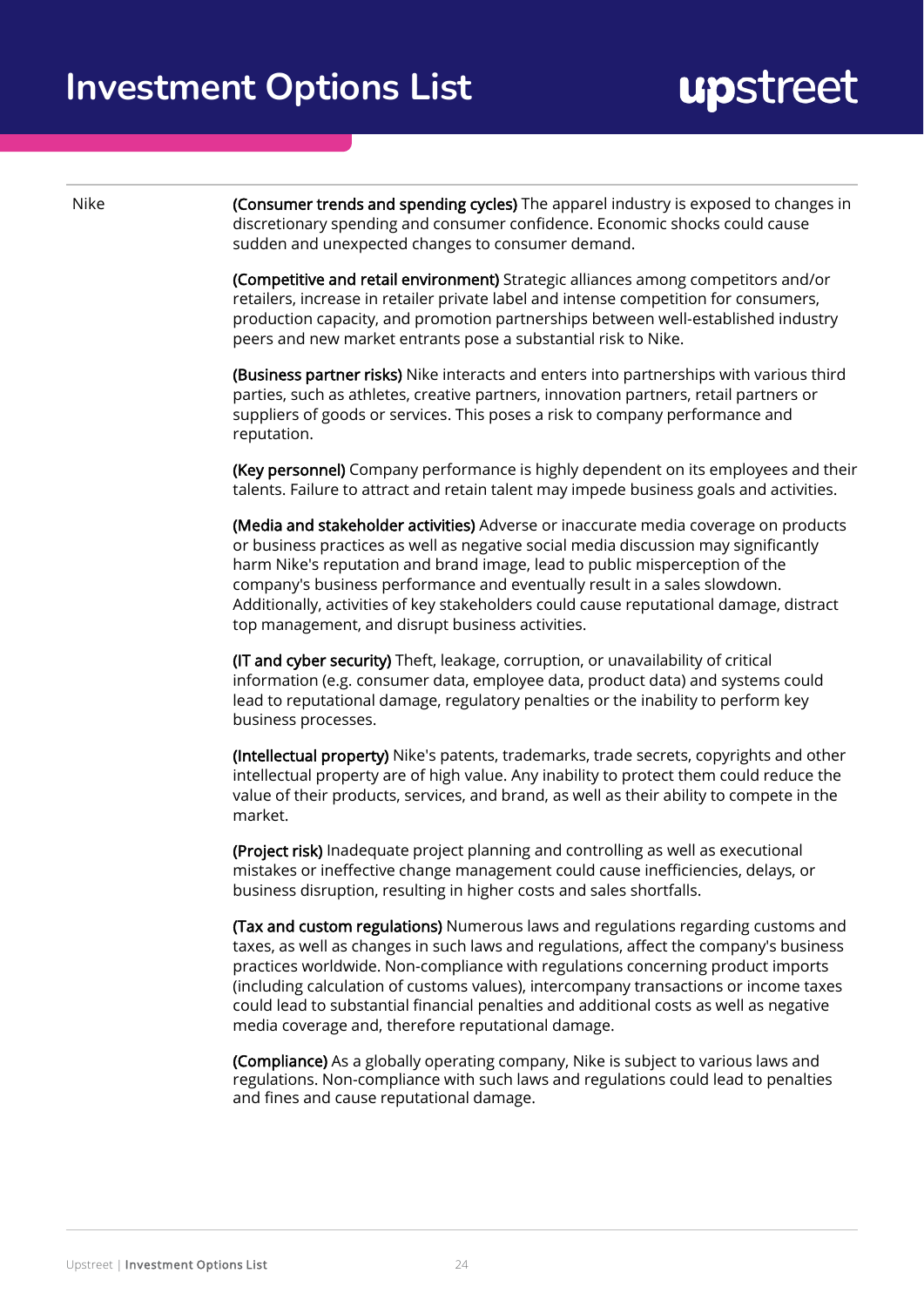**(Execution risk)** Failure to successfully launch and ramp up production of products and features or an unforeseen increase in manufacturing costs could materially affect company performance.

(Competition) Tesla faces intense competition within the markets they are operating in which could result in lower earnings in the future.

(Compliance) As a globally operating company, Tesla is subject to various laws and regulations. Non-compliance with such laws and regulations could lead to penalties and fines and cause reputational damage. Changes in regulation throughout the world may also affect business performance.

(Third party risk) Tesla products contain thousands of parts purchased globally from hundreds of mostly single-source direct suppliers, generally without long-term supply agreements. This exposes Tesla to multiple potential sources of component shortages.

(Product risk) Issues with Tesla products that contain design or manufacturing defects that require recalls or take longer than expected to become fully functional may harm Tesla's reputation on projected growth.

(Liability) Tesla cars will be involved in accidents resulting in death or personal injury where Autopilot or Full Self-Driving are engaged. These situations may open up Tesla to future litigation relating to misuse or failures with such new technologies.

(Key personnel) Company performance is highly dependent on its employees and their talents. Failure to attract and retain talent may impede business goals and activities.

(IT and cyber security) Theft, leakage, corruption, or unavailability of critical information (e.g. consumer data, employee data, product data) and systems could lead to reputational damage, regulatory penalties or the inability to perform key business processes.

(Intellectual property) Tesla's patents, trademarks, trade secrets, copyrights and other intellectual property are of high value. Any inability to protect them could reduce the value of their products, services, and brand, as well as their ability to compete in the market.

| Twitter | (Competition) Twitter faces intense competition within the markets they are operating<br>in which could result in lower earnings in the future.                                                                                                                                                             |
|---------|-------------------------------------------------------------------------------------------------------------------------------------------------------------------------------------------------------------------------------------------------------------------------------------------------------------|
|         | (User engagement) Failure to retain and add new users or a decrease in engagement<br>levels will significantly impact Twitter's financial results.                                                                                                                                                          |
|         | <b>(Revenue mixture)</b> Nearly all revenue is generated from advertising. Reduced<br>spending by advertisers, loss of partners, new and existing technologies that block ads<br>online would significantly impact business revenue.                                                                        |
|         | (User targeting) Twitter's advertising revenue is dependent on analysing user data that<br>allows for targeted advertising. Changes in the regulatory environment, third-party<br>mobile operating systems, and browsers may limit the availability of such data which<br>could affect advertising revenue. |
|         | <b>(Third party risk)</b> Twitter's growth, engagement and monetisation on mobile devices is                                                                                                                                                                                                                |

**(Third party risk)** Twitter's growth, engagement and monetisation on mobile devices is dependent on effective operations with mobile operating systems, networks, technologies, products, and standards that they do not control.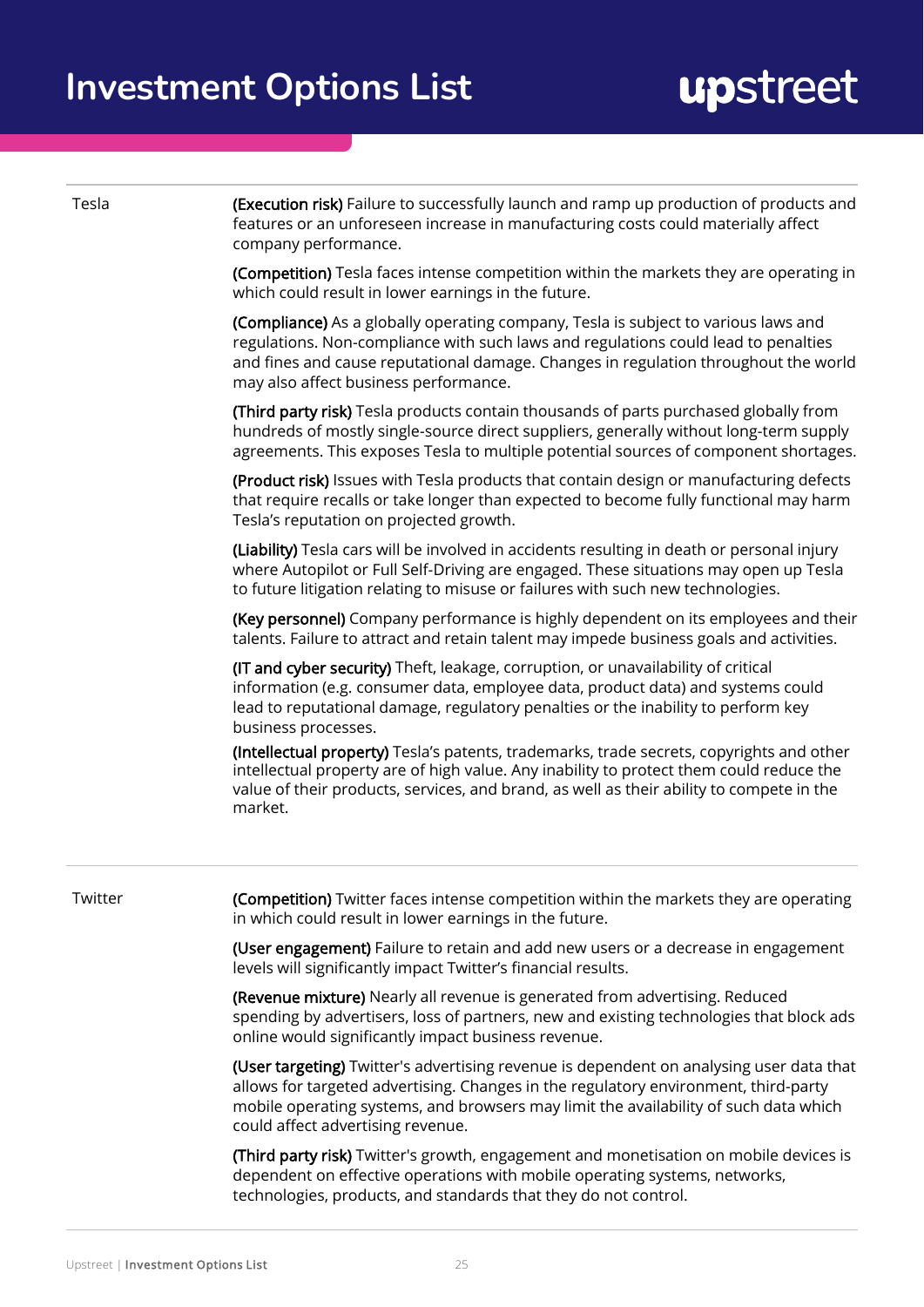Twitter (cont.)

(Product and investment risk) Ongoing investment into new business, services, and technologies is inherently risky and may harm Twitter's financial condition and operating results.

(Reputation) Unfavourable publicity regarding, for example, privacy practices, terms of service, advertising policies, product changes, product quality, litigation or regulatory activity, government surveillance, the actions of advertisers, the actions the use of products or services for illicit or objectionable ends, the substance or enforcement of community standards, the actions of users, the quality and integrity of content shared on the platform, or the actions of other companies that provide similar services to Twitter, has in the past, and could in the future, adversely affect their reputation.

(Legal and regulatory) As a globally operating company, Twitter is subject to various laws and regulations. Non-compliance with such laws and regulations could lead to penalties and fines and cause reputational damage.

(IT and cyber security) Theft, leakage, corruption, or unavailability of critical information (e.g. consumer data, employee data, product data) and systems could lead to reputational damage, regulatory penalties or the inability to perform key business processes.

(Key personnel) Company performance is highly dependent on its employees and their talents. Failure to attract and retain talent may impede business goals and activities.

(Intellectual property) Twitter's patents, trademarks, trade secrets, copyrights and other intellectual property are of high value. Any inability to protect them could reduce the value of their products, services, and brand, as well as their ability to compete in the market. Additionally, infringements or other violations from IP disputes could harm business results.

Ferrari

(Brand risk) Failure to preserve the Ferrari's brand will affect product demand and revenues. Performance is influenced by a continued perception and recognition of the Ferrari brand, which depends on the design, performance, quality and image of their cars, as well as general promotional activities and the brand's image of exclusivity.

(Competition) Ferrari faces intense competition within the markets they are operating in which could result in lower earnings in the future.

(Formula 1) There is key risk on the performance of Ferrari's Formula 1 racing team. F1 is a key component of Ferrari's marketing strategy and may be perceived by clients as a demonstration of technological capabilities. Underperformance may affect brand reputation and in turn the business' commercial goals.

(Low volume strategy) Ferrari's restricted supply strategy is a key part to the brand's exclusivity. This strategy may limit potential profits, and if volume increases the brand's exclusivity may be eroded.

(Key personnel) Company performance is highly dependent on its employees and their talents. Failure to attract and retain talent may impede business goals and activities.

(IT and cyber security) Theft, leakage, corruption, or unavailability of critical information (e.g. consumer data, employee data, product data) and systems could lead to reputational damage, regulatory penalties or the inability to perform key business processes.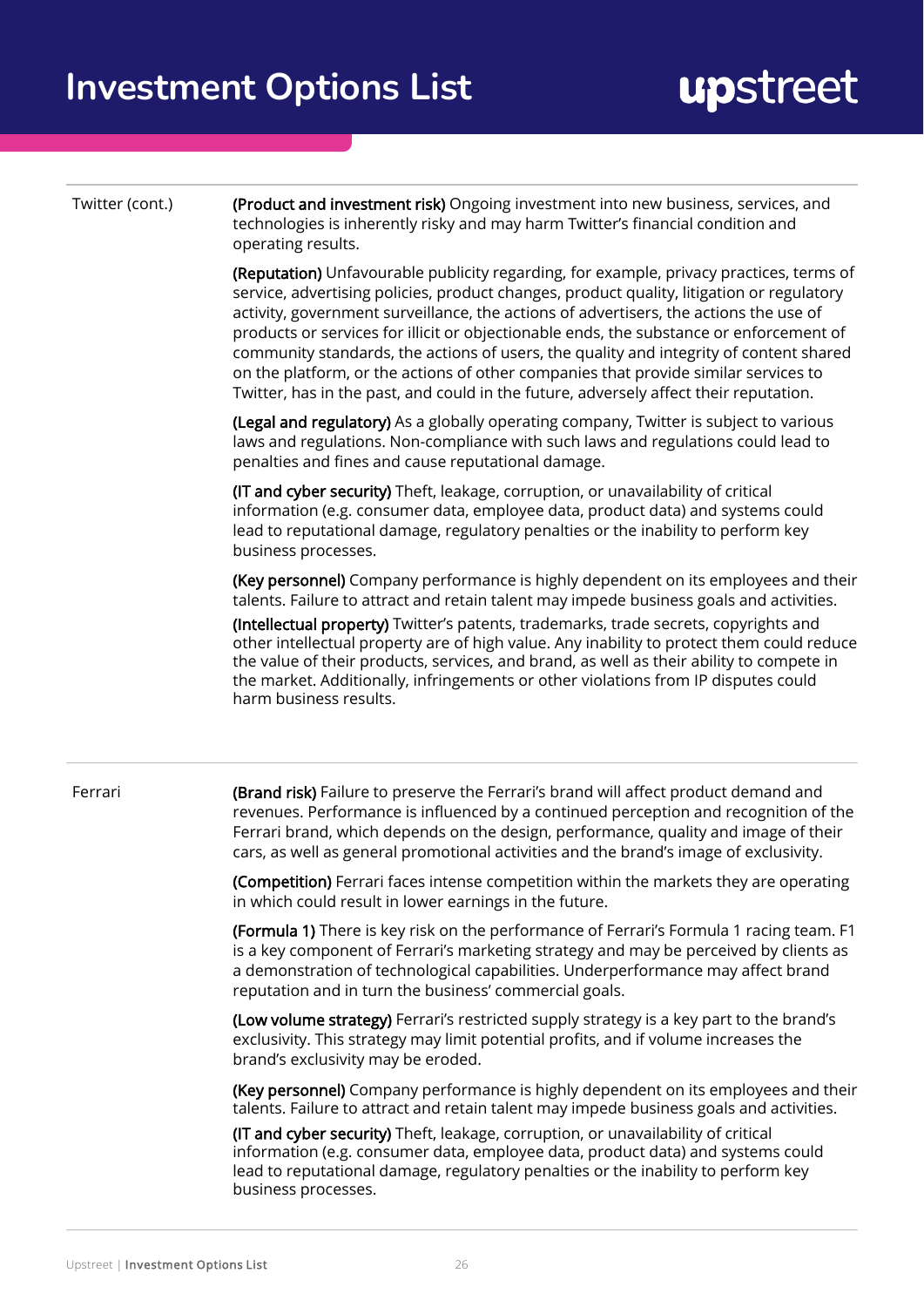| Ferrari (cont.)          | (Third party risk) Ferrari's products contain thousands of parts purchased globally<br>from hundreds of mostly single-source direct suppliers, generally without long-term<br>supply agreements. This exposes Ferrari to multiple potential sources of component<br>shortages.                                                                                                                                                                                                     |
|--------------------------|------------------------------------------------------------------------------------------------------------------------------------------------------------------------------------------------------------------------------------------------------------------------------------------------------------------------------------------------------------------------------------------------------------------------------------------------------------------------------------|
|                          | (Intellectual property) Ferrari's patents, trademarks, trade secrets, copyrights and<br>other intellectual property are of high value. Any inability to protect them could reduce<br>the value of their products, services, and brand, as well as their ability to compete in<br>the market.                                                                                                                                                                                       |
|                          | (Compliance) As a globally operating company, Ferrari is subject to various laws and<br>regulations. Non-compliance with such laws and regulations could lead to penalties<br>and fines and cause reputational damage. Changes in regulation regarding fuel<br>economy of vehicles and reduced greenhouse emissions may also significantly affect<br>costs or how Ferrari does business.                                                                                           |
| Manchester<br>United PLC | (Brand risk) Failure to preserve the Manchester United's brand will impact the club's<br>ability to retain and expand its following and sponsorship base.                                                                                                                                                                                                                                                                                                                          |
|                          | (Men's first team) Manchester United's commercial success largely depends on the<br>performance and popularity of their men's first team. Underperformance will affect<br>brand reputation and in turn the club's commercial goals.                                                                                                                                                                                                                                                |
|                          | (Media contracts) A large source of the club's revenue comes from media contracts,<br>which are out of the control of club management.                                                                                                                                                                                                                                                                                                                                             |
|                          | (Matchday revenue) Disruptions to Matchday revenue significantly impact the club's<br>financial performance.                                                                                                                                                                                                                                                                                                                                                                       |
|                          | (Player risk) Club performance is highly dependent on its players and their talents.<br>Failure to attract and retain talent will impede business goals and activities.                                                                                                                                                                                                                                                                                                            |
|                          | (IT and cyber security) Theft, leakage, corruption, or unavailability of critical<br>information (e.g. consumer data, employee data, product data) and systems could<br>lead to reputational damage, regulatory penalties or the inability to perform key<br>business processes.                                                                                                                                                                                                   |
| Australian<br>Equities   | (Financial markets) The value of the investment will fluctuate due to changes in market<br>prices of the underlying assets. These prices are influenced by factors such as<br>domestic and global economic conditions, industry specific factors and political or<br>legislative conditions.                                                                                                                                                                                       |
|                          | (Derivatives) Derivatives may be used to gain the required exposure as opposed to<br>investing directly into the underlying securities. This may cause the fund to incur<br>larger gains or losses compared to direct investment. It also exposes the fund to<br>counterparty risk as the other party holding the derivatives contract may fail to uphold<br>its obligations.                                                                                                      |
|                          | (Indexing) The Investment Option aims to track the performance of the S&P/ASX 200<br>Index which may perform differently compared to the general market due to the<br>indexing methodology. In addition, this Investment Option may not match the<br>performance of the index due to factors like ETF fees, transaction costs and<br>investment constraints.                                                                                                                       |
|                          | (Liquidity and underlying securities) The underlying securities within the S&P/ASX 200<br>Index may have limited liquidity. The liquidity may also deteriorate in general due to<br>market stress events. This means that it may be difficult to liquidate securities as the<br>sales process may take longer and may not be at fair value. In addition, in any market<br>environment, the underlying securities will be subject to fluctuations in the price and<br>income level. |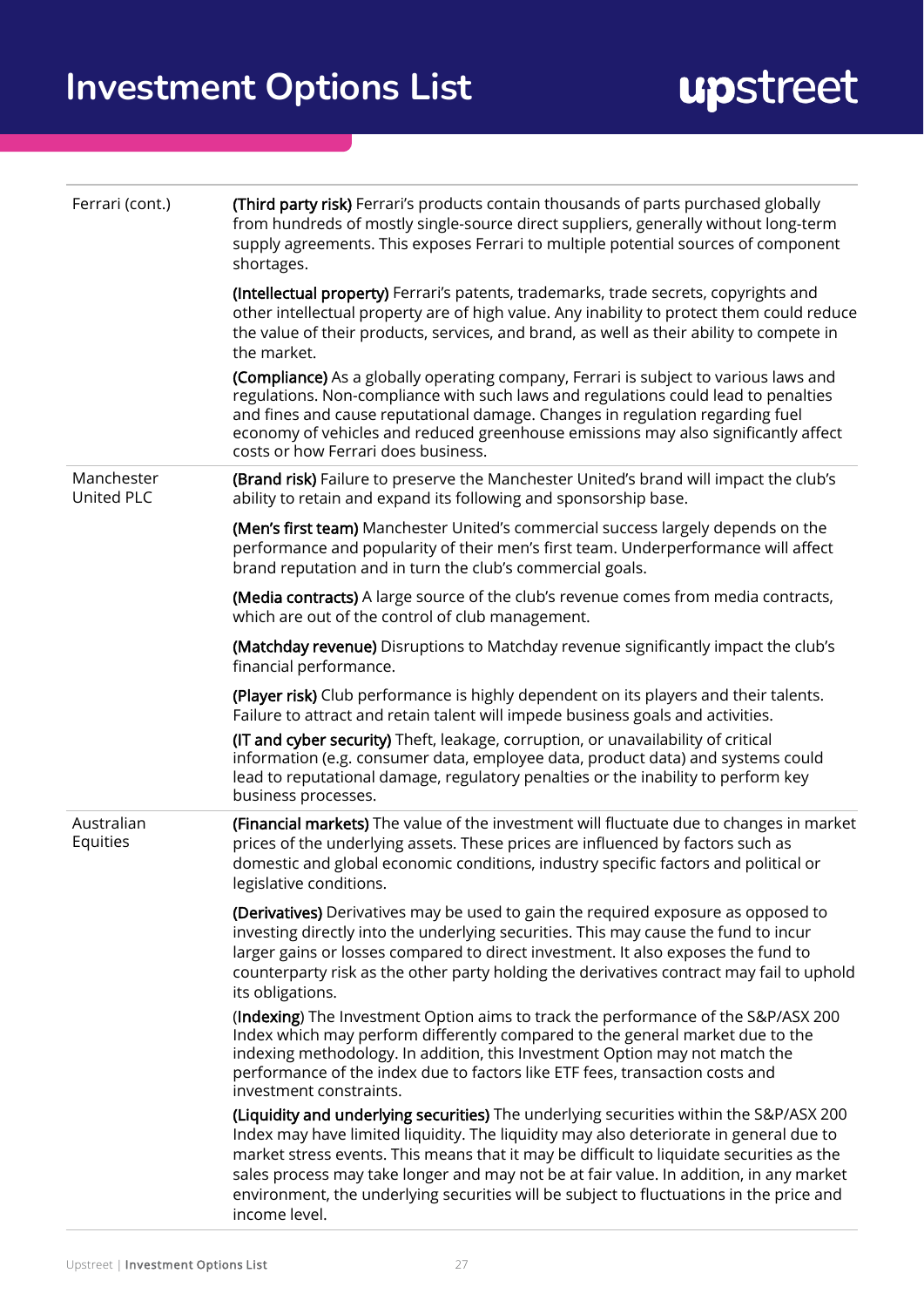| Australian<br>Equities (cont.) | (Conflicts of Interest) The Blackrock Group is one of the largest asset managers in the<br>world and their vast operations means that they may act in various capacities in<br>managing the fund. For example, the fund may be invested by other entities or<br>accounts managed by the Blackrock Group.                                                                                         |  |  |
|--------------------------------|--------------------------------------------------------------------------------------------------------------------------------------------------------------------------------------------------------------------------------------------------------------------------------------------------------------------------------------------------------------------------------------------------|--|--|
|                                | (Counterparty risk) The operations of the fund depend on other institutions such as<br>brokerage firms, banks and broker dealers. These institutions may become impaired<br>which will affect the operations and/or capital position of the fund.                                                                                                                                                |  |  |
|                                | (Operational and manager) The manager of the underlying ETF may fail to implement<br>the investment strategy successfully causing the inability to meet the investment<br>objective. There may also be operational failures outside of the manager's control<br>such as technological disruptions.                                                                                               |  |  |
|                                | (Trading and liquidity) There may be circumstances that trading in the ETF security is<br>not possible due to it being suspended for trading, application or redemptions. In<br>addition, there may be insufficient liquidity for the ETF security as the market maker<br>may fail to fulfil its obligations.                                                                                    |  |  |
|                                | (Tax and regulatory) Changes in regulations, tax legislations and court rulings during<br>the investment period may affect the performance of the Investment Option.                                                                                                                                                                                                                             |  |  |
|                                | (Tracking error) The net asset value may not correlate with the S&P/ASX 200 Index due<br>to factors like fees and expenses, portfolio rebalancing policy, imperfect correlation<br>between security holdings and index constituents and regulatory policies.                                                                                                                                     |  |  |
| Sustainability                 | (Financial markets) The value of the investment will fluctuate due to changes in market<br>prices of the underlying assets. These prices are influenced by factors such as<br>domestic and global economic conditions and industry specific factors.                                                                                                                                             |  |  |
|                                | (Security specific) There are factors which will affect the value of specific securities<br>held by the underlying fund. The performance of the Investment Option will be<br>sensitive to underlying securities with significant weights within the portfolio.                                                                                                                                   |  |  |
|                                | (Concentration) There may be significant weights allocated to particular industry<br>sectors as governed by the index. Deterioration in these industry sectors would have a<br>material impact on the performance of the Investment Option.                                                                                                                                                      |  |  |
|                                | (Indexing) The Investment Option aims to track the performance of the Nasdaq Future<br>Australian Sustainability Leaders Index which may perform differently compared to<br>the general market due to the indexing methodology. In addition, this Investment<br>Option may not match the performance of the index due to factors like ETF fees,<br>transaction costs and investment constraints. |  |  |
|                                | (Tax and regulatory) Changes in regulations, tax legislations and court rulings during<br>the investment period may affect the performance of the Investment Option.                                                                                                                                                                                                                             |  |  |
|                                | (Trading and liquidity) There may be circumstances that trading in the security is not<br>possible due to it being suspended for trading, application or redemptions. In<br>addition, there may be insufficient liquidity for the security as the market maker may<br>fail to fulfil its obligations.                                                                                            |  |  |
|                                | (Operational and manager) The manager of the underlying ETF may fail to implement<br>the investment strategy successfully causing the inability to meet the investment<br>objective. There may also be operational failures outside of the manager's control<br>such as technological disruptions                                                                                                |  |  |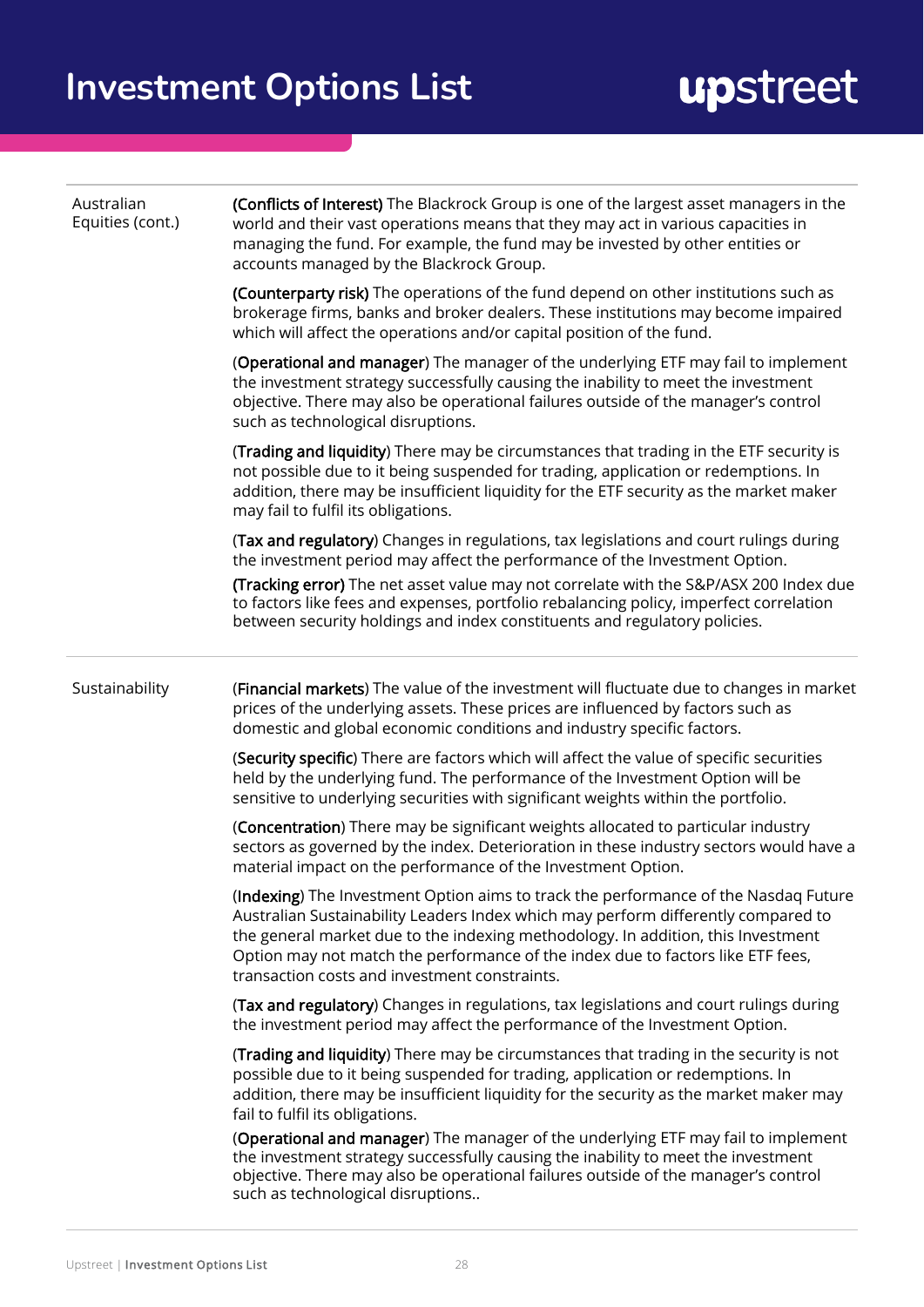| FANG+           | (Financial marketa) The value of the investment will fluctuate due to changes in market<br>prices of the underlying assets. These prices are influenced by factors such as<br>domestic and global economic conditions, industry specific factors and political or<br>legislative conditions.                                                                                                                                                                                                                                               |  |  |
|-----------------|--------------------------------------------------------------------------------------------------------------------------------------------------------------------------------------------------------------------------------------------------------------------------------------------------------------------------------------------------------------------------------------------------------------------------------------------------------------------------------------------------------------------------------------------|--|--|
|                 | <b>(Tracking error)</b> The net asset value may not correlate with the NYSE FANG+ Index due<br>to factors like fees and expenses, portfolio rebalancing policy, imperfect correlation<br>between security holdings and index constituents and regulatory policies.                                                                                                                                                                                                                                                                         |  |  |
|                 | (Trading and liquidity) There may be circumstances that trading in the ETF security is<br>not possible due to it being suspended for trading or removed from quotation by the<br>ASX. The Responsible Entity may also suspend the creation or redemption of units. In<br>addition, there may be insufficient liquidity for the ETF security as the market maker<br>may fail to fulfil its obligations.                                                                                                                                     |  |  |
|                 | (Responsible Entity) The Responsible Entity has implemented systems and processes<br>to operate the ETF. These systems or processes may fail or become inadequate which<br>may impact the operation of the ETF.                                                                                                                                                                                                                                                                                                                            |  |  |
|                 | (Indexing) The Investment Option aims to track the performance of the NYSE FANG+<br>Index which may perform differently compared to the general market due to the<br>indexing methodology. In addition, this Investment Option may not match the<br>performance of the index due to factors like ETF fees, transaction costs and<br>investment constraints. The Index may also change such that the underlying<br>constituents are added, removed or replaced. There is also risk that the Index is<br>altered, suspended or discontinued. |  |  |
|                 | (Tax and regulatory) Changes in regulations, tax legislation and court rulings during<br>the investment period may affect the performance of the Investment Option.                                                                                                                                                                                                                                                                                                                                                                        |  |  |
|                 | (Conflicts of Interest) The Responsible Entity's group of companies and the provider of<br>the ETF, ETFS Capital Group, may conduct transactions as a principal or agent in<br>financial instruments and securities that are held by the ETF                                                                                                                                                                                                                                                                                               |  |  |
| Cash            | (Interest rates) The performance of the Cash Investment Option is predominately<br>driven by the interest rate and economic environment. The investment is exposed to<br>fluctuations in short term interest rates, which is largely driven by the Reserve Bank of<br>Australia's interest rate policy.                                                                                                                                                                                                                                    |  |  |
|                 | (Tax and regulatory) Changes in regulations, tax legislation and court rulings during<br>the investment period may affect the performance of the Investment Option.                                                                                                                                                                                                                                                                                                                                                                        |  |  |
|                 | (Operational and manager) The manager of the underlying ETF may fail to implement<br>the investment strategy successfully causing the inability to meet the investment<br>objective. There may also be operational failures outside of the manager's control<br>such as technological disruptions                                                                                                                                                                                                                                          |  |  |
| <b>AUD Cash</b> | (Interest rates) The performance of the AUD Cash Investment Option is predominately<br>driven by the interest rate and economic environment. The investment is exposed to<br>fluctuations in short term interest rates, which is largely driven by the Reserve Bank of<br>Australia's interest rate policy.                                                                                                                                                                                                                                |  |  |
|                 | (Tax and regulatory) Changes in regulations, tax legislation and court rulings during<br>the investment period may affect the performance of the Investment Option.                                                                                                                                                                                                                                                                                                                                                                        |  |  |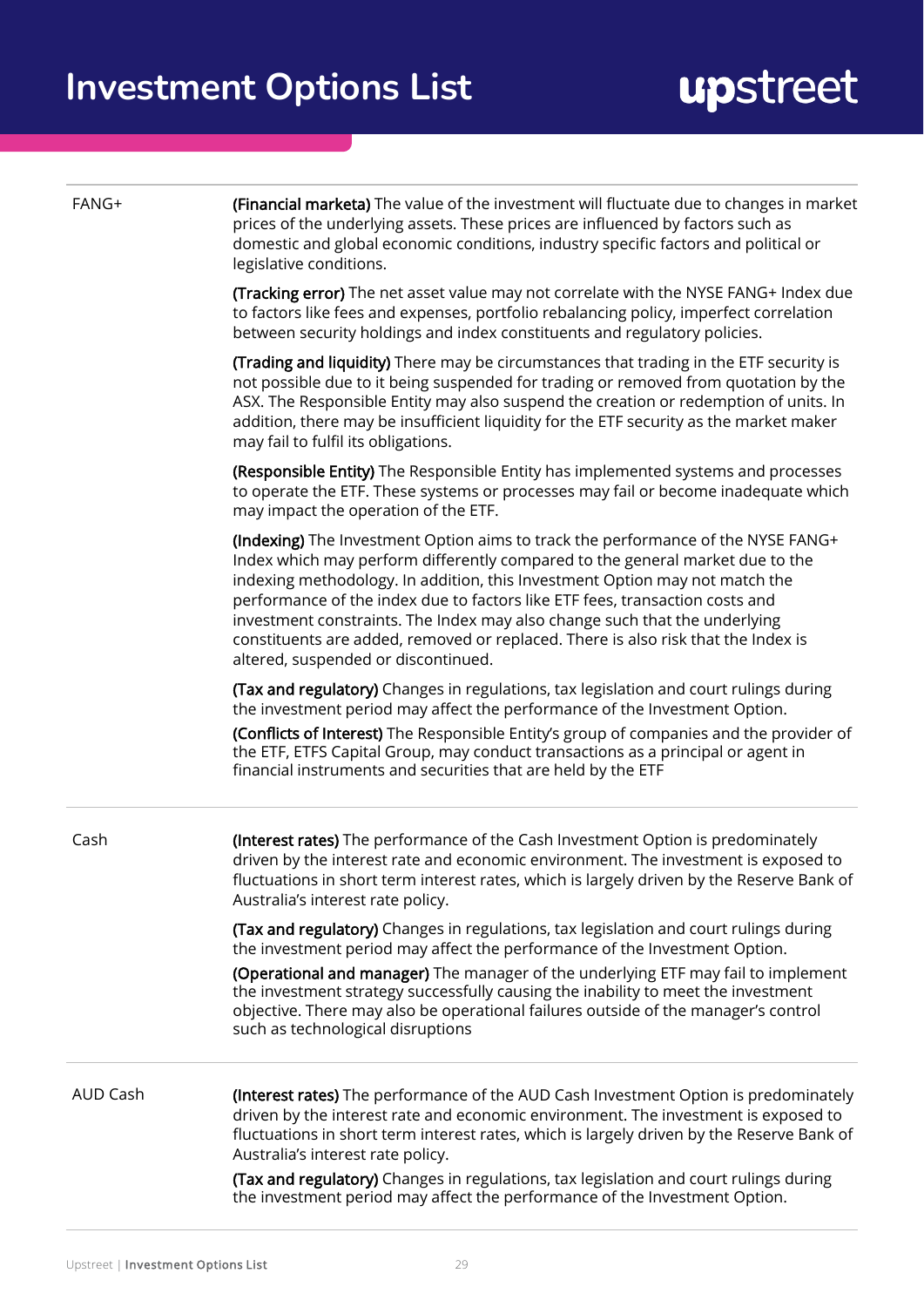## upstreet

#### Management costs

| <b>Estimated costs</b> |                            |                                             |
|------------------------|----------------------------|---------------------------------------------|
| Management costs       | Nil                        |                                             |
| <b>Indirect costs</b>  | Adairs                     | Nil                                         |
|                        | The Athlete's Foot         | Nil                                         |
|                        | The Good Guys              | Nil                                         |
|                        | Marley Spoon               | Nil                                         |
|                        | Maggie Beer                | Nil                                         |
|                        | Shaver Shop                | Nil                                         |
|                        | Catch.com.au               | Nil                                         |
|                        | Woolworths                 | Nil                                         |
|                        | Kogan                      | Nil                                         |
|                        | Mighty Craft               | Nil                                         |
|                        | <b>Baby Bunting</b>        | Nil                                         |
|                        | Blackmores                 | Nil                                         |
|                        | <b>Kelly Partners</b>      | Nil                                         |
|                        | Zip                        | Nil                                         |
|                        | Coles                      | Nil                                         |
|                        | Booktopia                  | Nil                                         |
|                        | Coinbase                   | Nil                                         |
|                        | Amazon                     | Nil                                         |
|                        | Alphabet                   | Nil                                         |
|                        | Apple                      | Nil                                         |
|                        | Berkshire Hathaway         | Nil                                         |
|                        | The Walt Disney Company    | Nil                                         |
|                        | Facebook                   | Nil                                         |
|                        | eBay                       | Nil                                         |
|                        | The Coca-Cola Company      | Nil                                         |
|                        | Spotify                    | Nil                                         |
|                        | Microsoft                  | Nil                                         |
|                        | McDonald's                 | Nil                                         |
|                        | Netflix                    | Nil                                         |
|                        | Nike                       | Nil                                         |
|                        | Tesla                      | Nil                                         |
|                        | Twitter                    | Nil                                         |
|                        | Ferrari                    | Nil                                         |
|                        | Manchester United          | Nil                                         |
|                        | <b>Australian Equities</b> | 0.09% pa of the net trust value of the Fund |
|                        | Sustainability             | 0.49% pa of the net trust value of the Fund |
|                        | FANG+                      | 0.35% pa of the net trust value of the Fund |
|                        | Cash                       | 0.18% pa of the net trust value of the Fund |
|                        | AUD Cash                   | Nil                                         |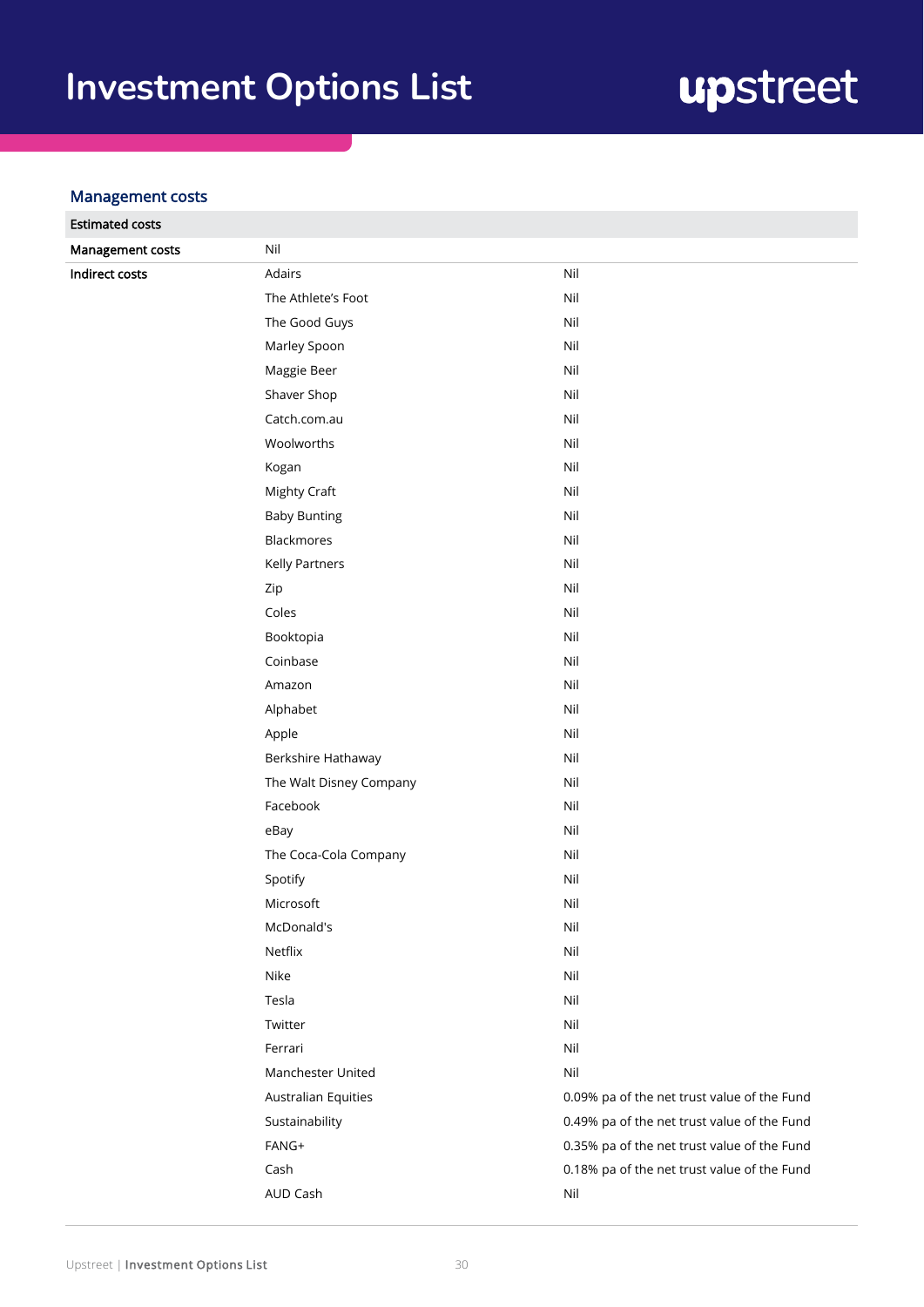## upstreet

| Recoverable expenses | Nil                     |        |
|----------------------|-------------------------|--------|
| Buy/sell spread*     | Adairs                  | ±0.25% |
|                      | The Athlete's Foot      | ±0.25% |
|                      | The Good Guys           | ±0.25% |
|                      | Marley Spoon            | ±0.25% |
|                      | Maggie Beer             | ±0.25% |
|                      | Shaver Shop             | ±0.25% |
|                      | Catch.com.au            | ±0.25% |
|                      | Woolworths              | ±0.25% |
|                      | Kogan                   | ±0.25% |
|                      | Mighty Craft            | ±0.25% |
|                      | <b>Baby Bunting</b>     | ±0.25% |
|                      | Blackmores              | ±0.25% |
|                      | Kelly Partners          | ±0.25% |
|                      | Zip                     | ±0.25% |
|                      | Coles                   | ±0.25% |
|                      | Booktopia               | ±0.25% |
|                      | Coinbase                | ±0.25% |
|                      | Amazon                  | ±0.25% |
|                      | Alphabet                | ±0.25% |
|                      | Apple                   | ±0.25% |
|                      | Berkshire Hathaway      | ±0.25% |
|                      | The Walt Disney Company | ±0.25% |
|                      | Facebook                | ±0.25% |
|                      | eBay                    | ±0.25% |
|                      | The Coca-Cola Company   | ±0.25% |
|                      | Spotify                 | ±0.25% |
|                      | Microsoft               | ±0.25% |
|                      | McDonald's              | ±0.25% |
|                      | Netflix                 | ±0.25% |
|                      | Nike                    | ±0.25% |
|                      | Tesla                   | ±0.25% |
|                      | Twitter                 | ±0.25% |
|                      | Ferrari                 | ±0.25% |
|                      | Manchester United       | ±0.25% |
|                      | Australian Equities     | ±0.25% |
|                      | Sustainability          | ±0.25% |
|                      | FANG+                   | ±0.25% |
|                      | Cash                    | ±0.25% |
|                      | AUD Cash                | Nil    |

\* This sets out the estimated buy/sell spread that will apply to the relevant Investment Option. For an estimate of the amount recovered by the Fund from transacting investors through the buy/sell spread, see the table below.